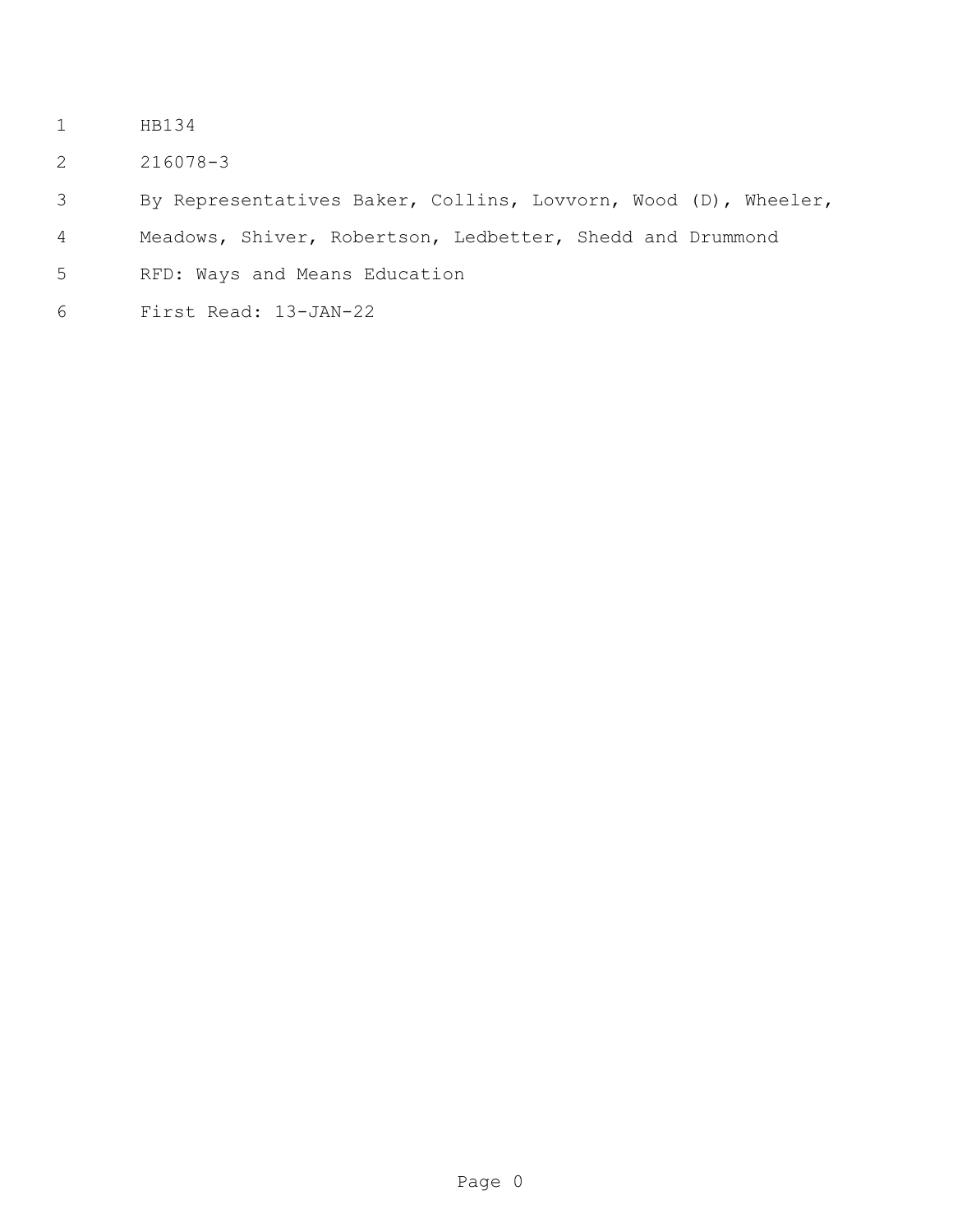ENROLLED, An Act,

 To amend Section 16-25-14, as amended by Act 2021-270 of the 2021 Regular Session, Code of Alabama 1975, relating to retirement benefits for employees who are members of the Teachers' Retirement System; and to modify the retirement benefits for Tier II plan members of the Teachers' Retirement System by providing 30-year service retirement. BE IT ENACTED BY THE LEGISLATURE OF ALABAMA:

 Section 1. Section 16-25-14, as amended by Act 2021-270 of the 2021 Regular Session, and Section 16-25-21, as 12 amended by Act 2021-537 of the 2021 Regular Session, of the 13 Code of Alabama 1975, are is amended to read as follows:

"§16-25-14.

 "(a)(1) Any Tier I plan member who withdraws from service upon or after attainment of age 60 and any Tier II plan member who withdraws from service upon or after attainment of age 62, or in the case of a Tier II plan member who is a correctional officer, firefighter, or law enforcement officer as defined in Section 36-27-59, who withdraws from 21 service upon or after attainment of age 56 with at least ten 10 years of creditable service as a correctional officer, firefighter, or law enforcement officer may retire upon written application to the Board of Control setting forth at what time, not less than 30 days nor more than 90 days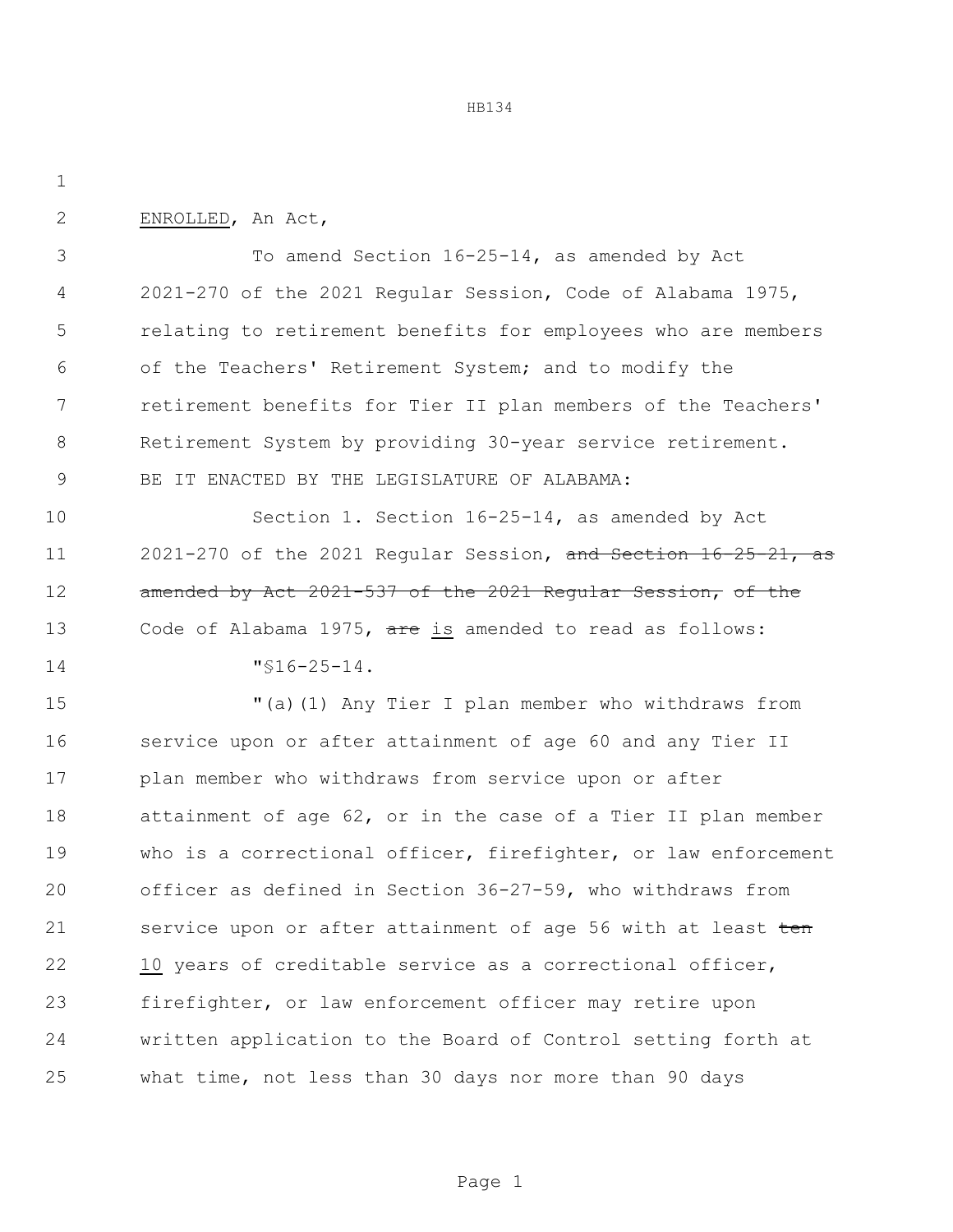subsequent to the execution and filing thereof, he or she desires to be retired; provided, that any such member who became a member on or after October 1, 1963, shall have completed 10 or more years of creditable service.

 "(2) Any Tier I plan member who has attained age 60 and any Tier II plan member who has attained age 62, or in the case of a Tier II plan member who is a correctional officer, firefighter, or law enforcement officer as defined in Section 9 36-27-59, who has attained age 56 with at least ten 10 years of creditable service as a correctional officer, firefighter, or law enforcement officer and has previously withdrawn from service may retire upon written application to the Board of Control setting forth at what time, not less than 30 days nor more than 90 days subsequent to the execution and filing thereof, he or she desires to be retired; provided, that the member shall have completed at the time for his or her withdrawal from service the requirements established by the Board of Control for eligibility for deferred benefits pursuant to Section 16-25-3.

 "(3) Any person who is presently covered or is eligible to be covered under the Employees' Retirement System of Alabama or the Teachers' Retirement System of Alabama and who, prior to such coverage or eligibility for coverage, served as head of any Alabama county's public library service department shall have credited to him or her one year of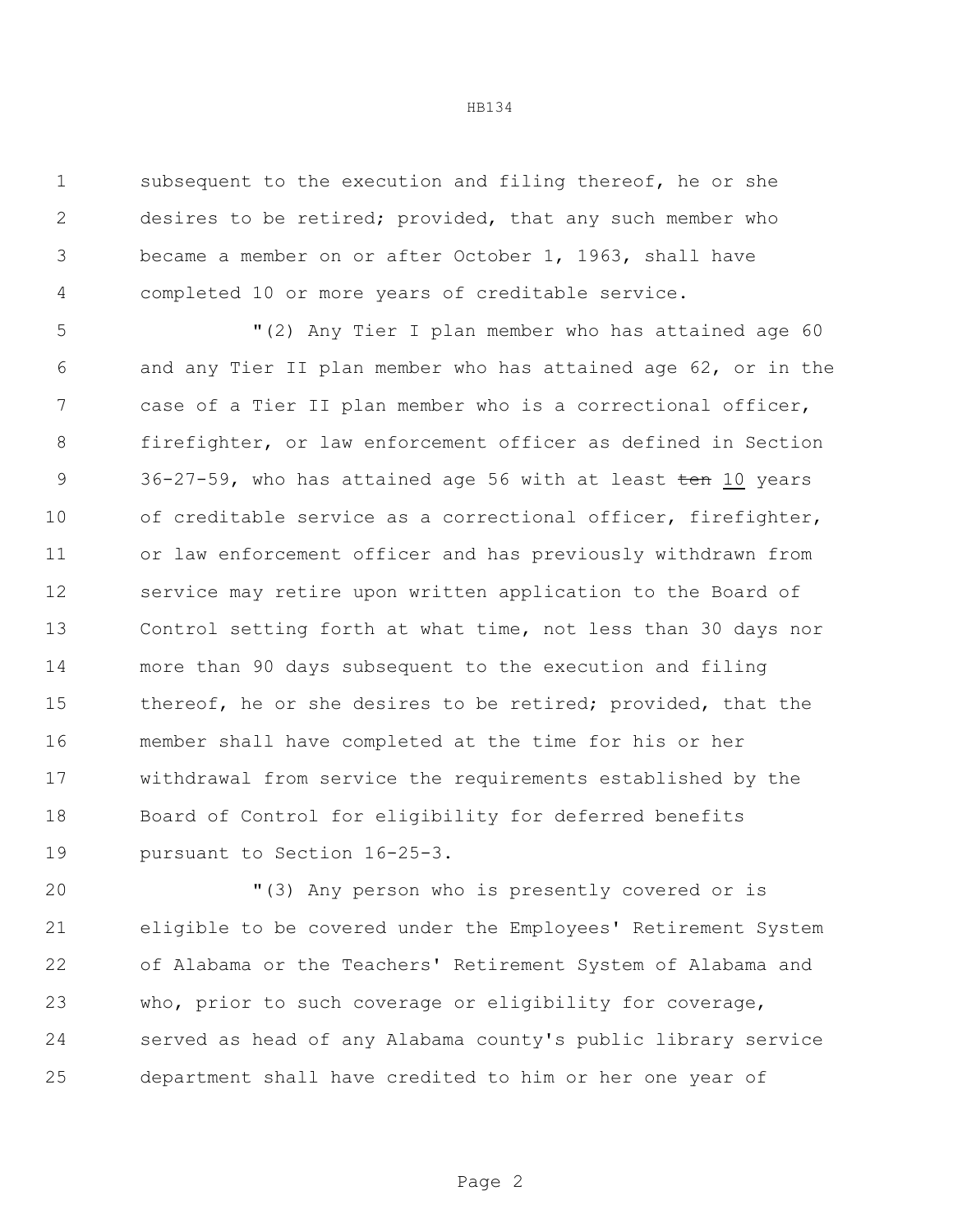creditable service for each year served as such head, not to exceed 12 years; provided, that such person shall pay into the retirement system the employee's part of the cost or contribution based on the salary paid to such person during the time of his or her service in the above capacity, with such cost or contribution to be calculated at the percent or 7 rate in effect on October 1, 1973.

8 "(4) Any Tier I plan member of the Teachers' 9 Retirement System of Alabama<sub>7</sub> who withdraws from service after the completion of at least 25 years of creditable service, or any Tier II plan member who withdraws from service after the completion of at least 30 years of creditable service, may retire upon written application to the Board of Control of the Teachers' Retirement System setting forth at what time, not less than 30 days nor more than 90 days subsequent to the execution and filing thereof, he or she desires to be retired; 17 provided, that any such member who became a Tier I or Tier II plan member on or after October 1, 1963, shall have completed 19 10 or more years of creditable service.

 "(b) Upon retirement from service, a Tier I plan member shall receive a service retirement allowance which shall consist of:

 "(1) An annuity which shall be the actuarial equivalent of his or her accumulated contributions at the time 25 of his or her retirement;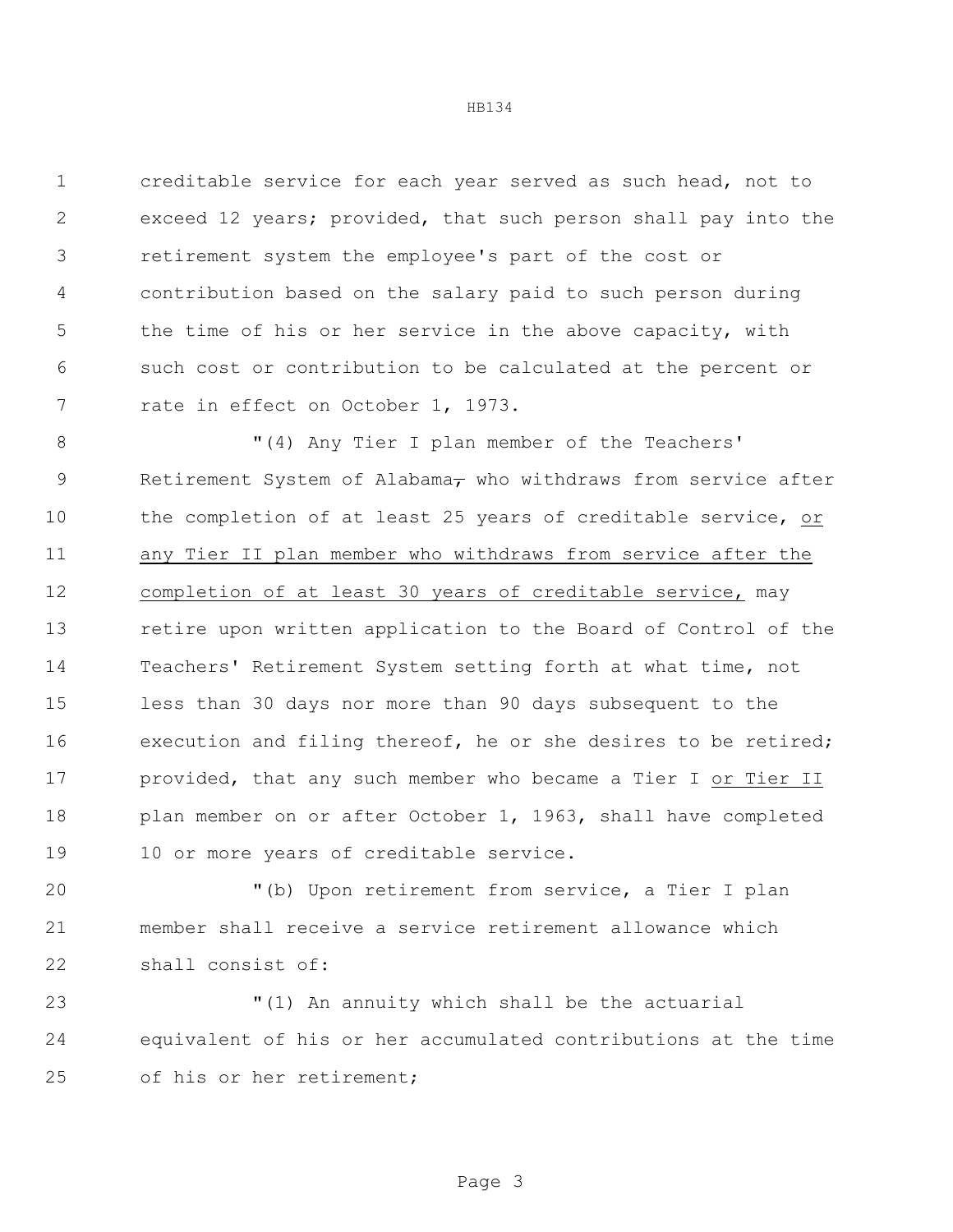"(2) A pension which shall be equal to the annuity allowable at the age of retirement, but not to exceed an annuity allowable at age 65 computed on the basis of contributions made prior to the attainment of age 65; and

 "(3) If he or she has a prior service certificate in full force and effect, an additional pension which shall be equal to the annuity which would have been provided at age of retirement, but not to exceed an annuity allowable at age 65 by twice the contributions which he or she would have made during the period of prior service with which he or she is credited had the system been in operation and had he or she contributed thereunder. In lieu of a determination of the actual compensation of the members that was received during such prior service, the Board of Control may use for the 15 purposes of this chapter the compensation rates which, if they had progressed with the rates of salary increase shown in the tables as prescribed in subsection (o) of Section 16-25-19, would have resulted in the same average salary of the member for the five years immediately preceding the date of establishment as the records show the member actually received.

 "(c) The annual service retirement pension payable to a Tier I plan member retiring on or after October 1, 1975, shall not be less than an amount which when added to his or

Page 4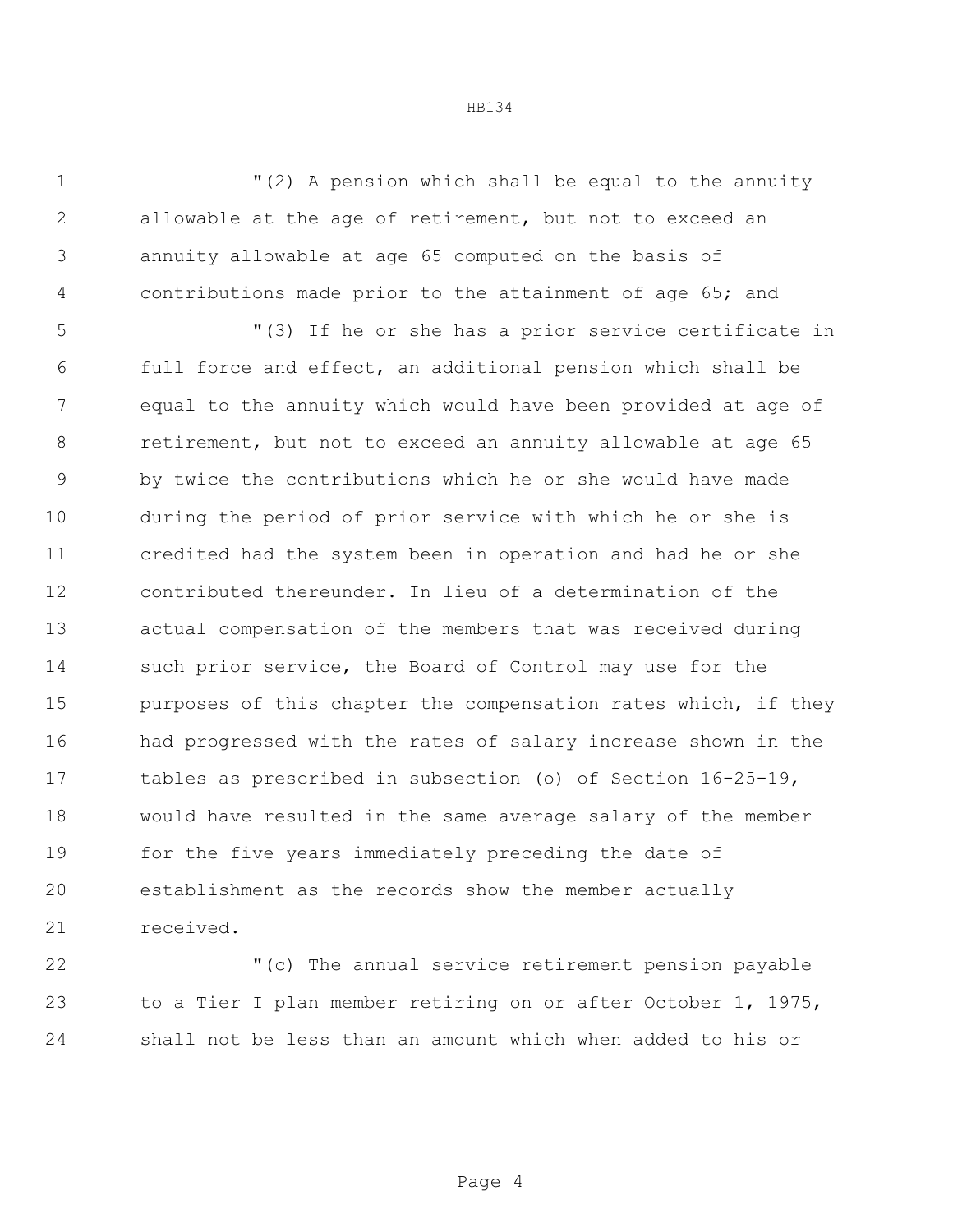her annuity is equal to the greater of the following two amounts:

 "(1) Two and one-eightieth percent of the member's average final compensation multiplied by the number of years of his or her creditable service; or

 "(2) If he or she became a member before October 1, 7 1971,  $\frac{272}{72}$  seventy-two dollars (\$72) multiplied by the number of years of his or her creditable service not in excess of 25 years.

 "Notwithstanding, a member who retired prior to 11 October 1, 1971, under service retirement shall receive  $\frac{2120}{120}$  one hundred twenty dollars (\$120) multiplied by the number of years of his or her creditable service not in excess of 25 years.

 "(d) Upon retirement from service, a Tier II plan member shall receive a service retirement allowance which shall consist of an annuity which shall be the actuarial equivalent of the member's accumulated contributions at the time of retirement and a pension which, when added to the member's annuity, shall be equal to one and sixty-five hundredths percent (1.65%) of the member's average final compensation multiplied by the number of years of creditable service. The service retirement allowance for a member that retires with 30-years of creditable service before reaching the age of 62 shall be reduced by two percent (2%) for each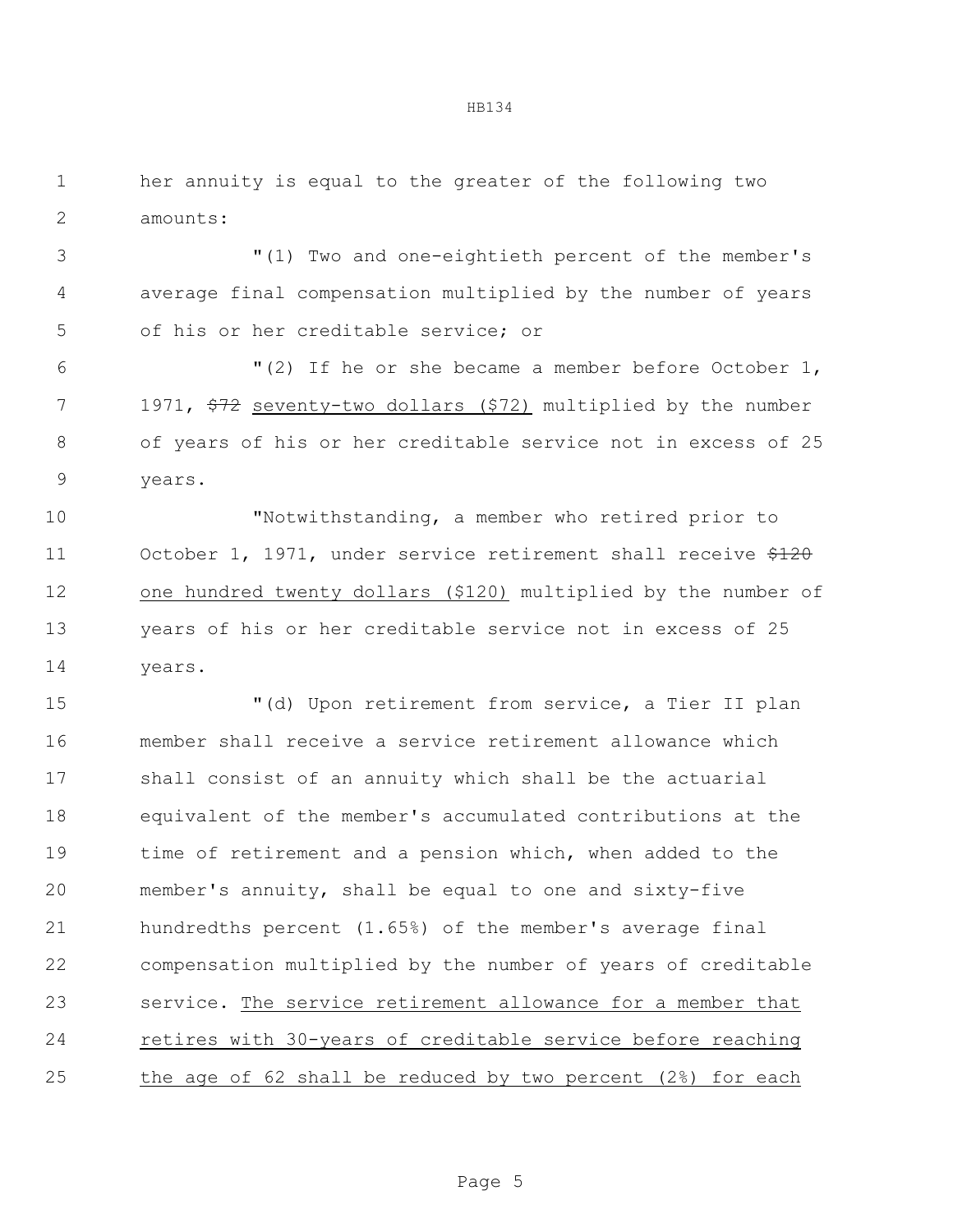## year of the difference between age 62 and the age at

 retirement of the member. Notwithstanding the foregoing, the service retirement allowance shall not exceed eighty percent (80%) of the member's average final compensation.

 "(e) Upon the application of a Tier I plan member in service or of his or her employer, any member who has had 10 or more years of creditable service may be retired by the Board of Control on a disability retirement allowance not less than 30 nor more than 90 days next following the date of filing such an application; provided, that the medical board, after a medical examination of such member, shall certify that such member is mentally or physically incapacitated for further performance of duty, that such incapacity is likely to be permanent, and that such member should be retired. Upon the application of a Tier II plan member in service or of his or 16 her employer, any member who has had 10 or more years of creditable service may be retired by the Board of Control on a disability retirement allowance not less than 30 nor more than 90 days next following the date of filing such an application; provided, that the medical board, after a medical examination of such member, shall certify that the member is totally and permanently mentally or physically incapacitated from regular and substantial gainful employment, and that such member should be retired.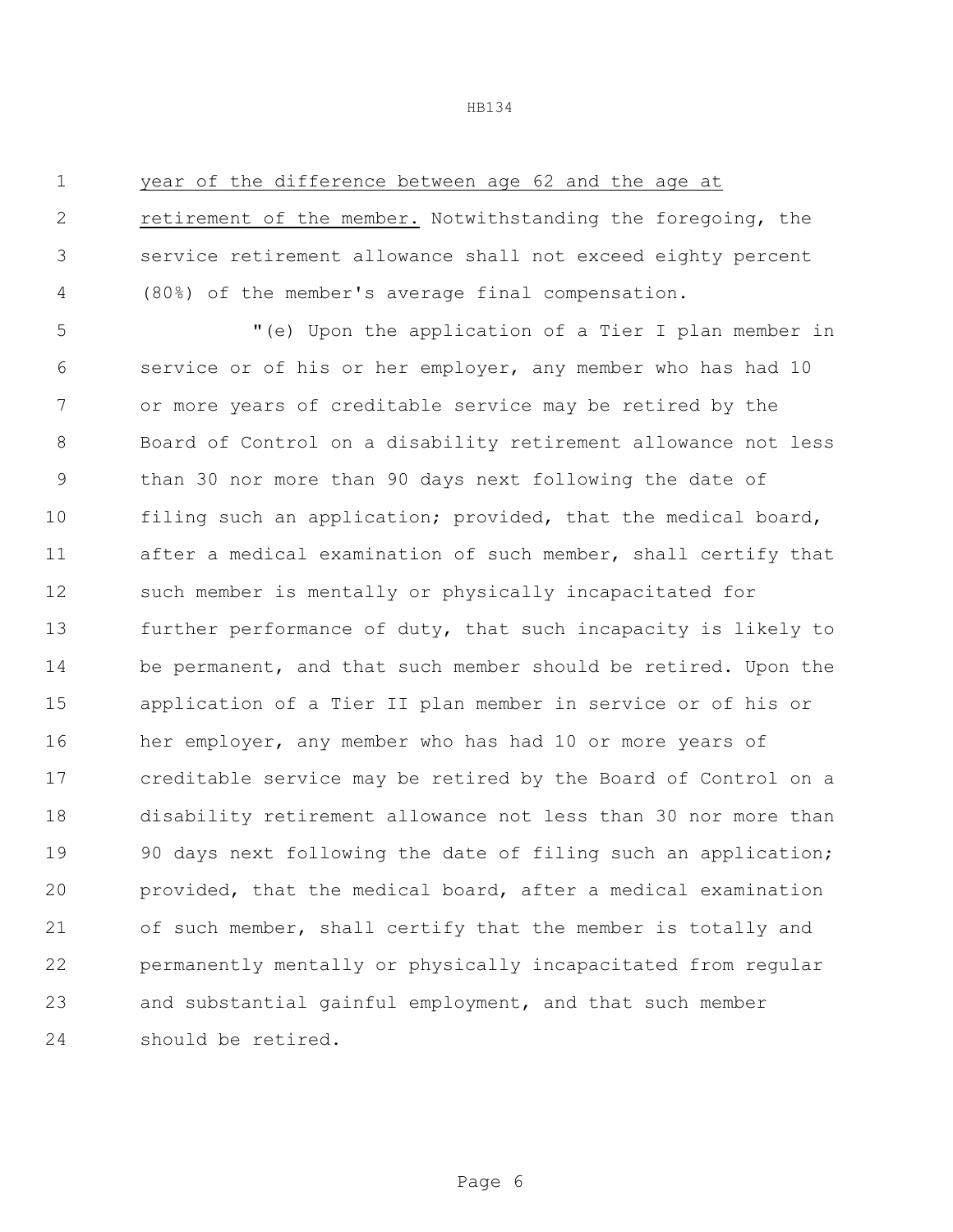"(f) Upon retirement for disability, a Tier I plan member shall receive a service retirement allowance if he or she has attained age 60 or if any law or part of any law pertaining to retirement under the Teachers' Retirement System of Alabama provides for service retirement after the completion of 25 years of creditable service and the member has completed 25 years of creditable service; otherwise, he or she shall receive a disability retirement allowance which shall consist of: "(1) An annuity which shall be the actuarial equivalent of his or her accumulated contributions at the time of retirement; and "(2) A pension which shall be equal to the pension that would have been payable under subdivisions (2) and (3) of subsection (b) of this section upon service retirement at age 60 had the member continued in service to that age without change in compensation. "The annual disability retirement pension shall not be less than an amount which when added to his or her annuity is equal to the greater of the following amounts: "a. Two and one-eightieth percent of the member's average final compensation multiplied by the number of years of creditable service. "b. If he or she became a member before October 1, 1971, \$54 fifty-four dollars (\$54) multiplied by the number of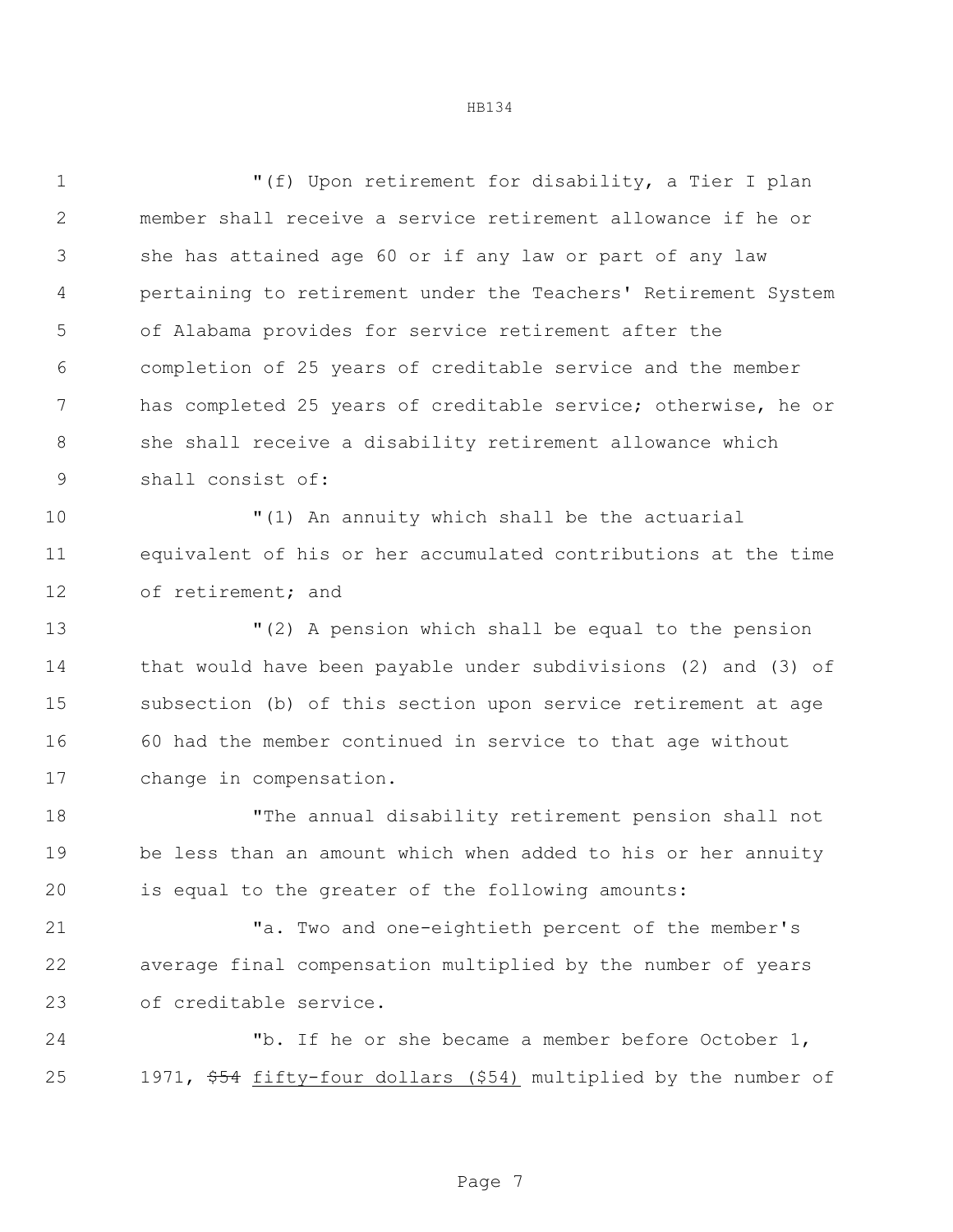years of his or her creditable service not in excess of 25 years.

 "Notwithstanding, a member who retired prior to 4 October 1, 1971, for disability shall receive  $\frac{690}{700}$  ninety dollars (\$90) multiplied by the number of years of his or her creditable service not in excess of 25 years.

7 "(g) Upon retirement for disability, a Tier II plan member shall receive a service retirement allowance if the member has attained age 62, or in the case of a Tier II plan member who is a correctional officer, firefighter, or law enforcement officer as defined in Section 36-27-59, if the 12 member has attained age 56 with at least ten 10 years of creditable service as a correctional officer, firefighter, or 14 law enforcement officer, or if the member has completed 30 years of creditable service, otherwise, the member shall receive a disability retirement allowance which shall be equal to one and sixty-five hundredths percent (1.65%) of the member's average final compensation multiplied by the number of years of creditable service.

 "(h)(1) Once each year during the first five years following the retirement of a member on a disability retirement allowance and once in every three-year period thereafter, the Board of Control may and upon his or her application shall require any disability beneficiary who has not yet attained age 60 for a Tier I plan member or age 62 for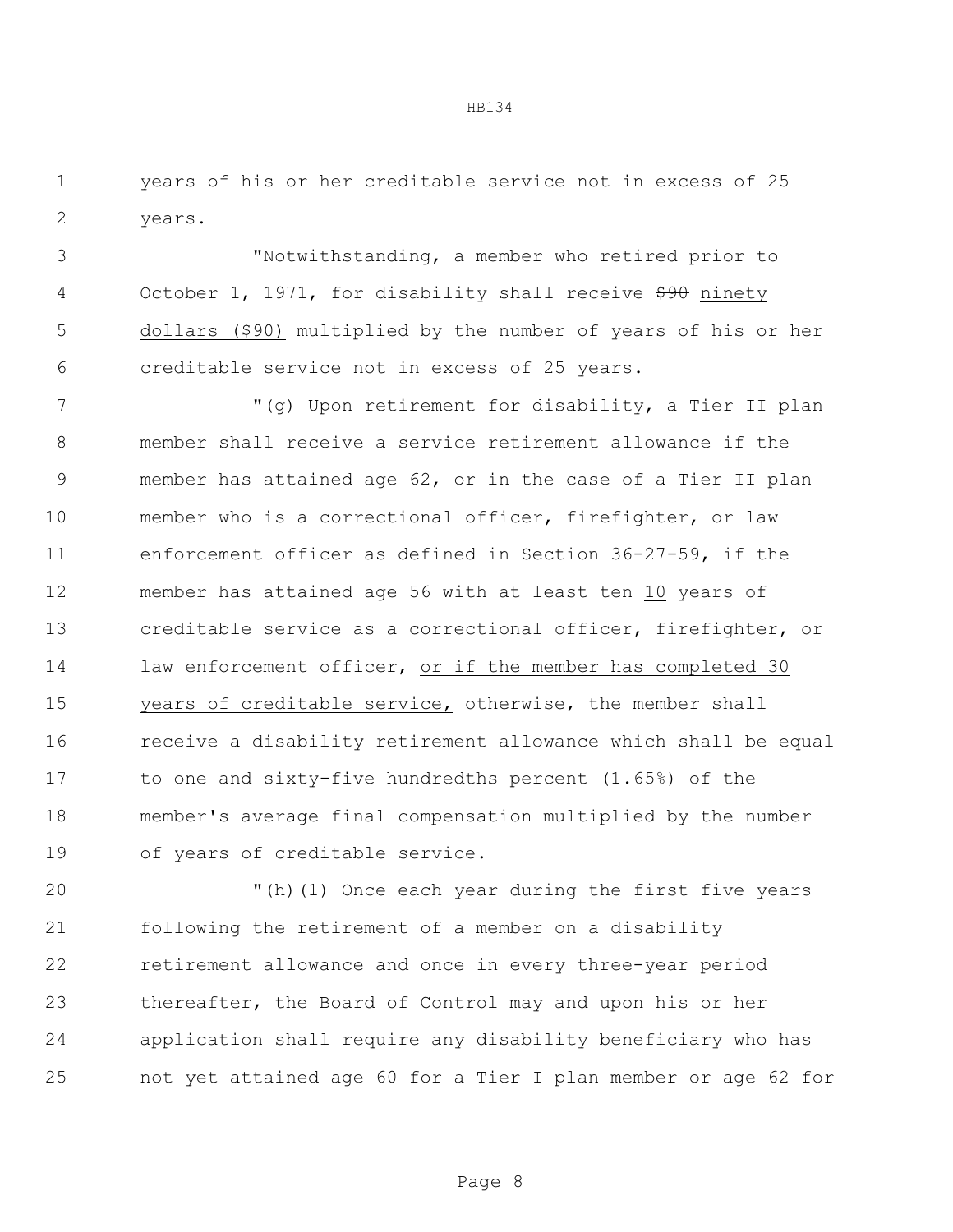a Tier II plan member to undergo a medical examination, such examination to be made at the place of residence of such beneficiary or other place mutually agreed upon by a physician of or designated by the medical board. Should any disability beneficiary who has not yet attained age 60 for a Tier I plan member or age 62 for a Tier II plan member refuse to submit to such medical examination, his or her pension may be discontinued until his or her withdrawal of such refusal, and should his refusal continue for one year, all his or her rights in and to his or her pension may be revoked by the Board of Control; provided, that these requirements relative 12 to the medical examination shall not apply in the case of a Tier II plan member who is a correctional officer, firefighter, or law enforcement officer as defined in Section 36-27-59 retired for disability and who has attained age 56 16 with at least ten 10 years of creditable service as a correctional officer, firefighter, or law enforcement officer.

 "(2) Should the medical board report and certify to the Board of Control that a disability beneficiary who is a Tier I plan member is engaged in or is able to engage in a gainful occupation paying more than the difference between his or her retirement allowance and his average final compensation and should the Board of Control concur in such report, then the amount of his or her pension shall be reduced to an amount which, together with his or her annuity and the amount

Page 9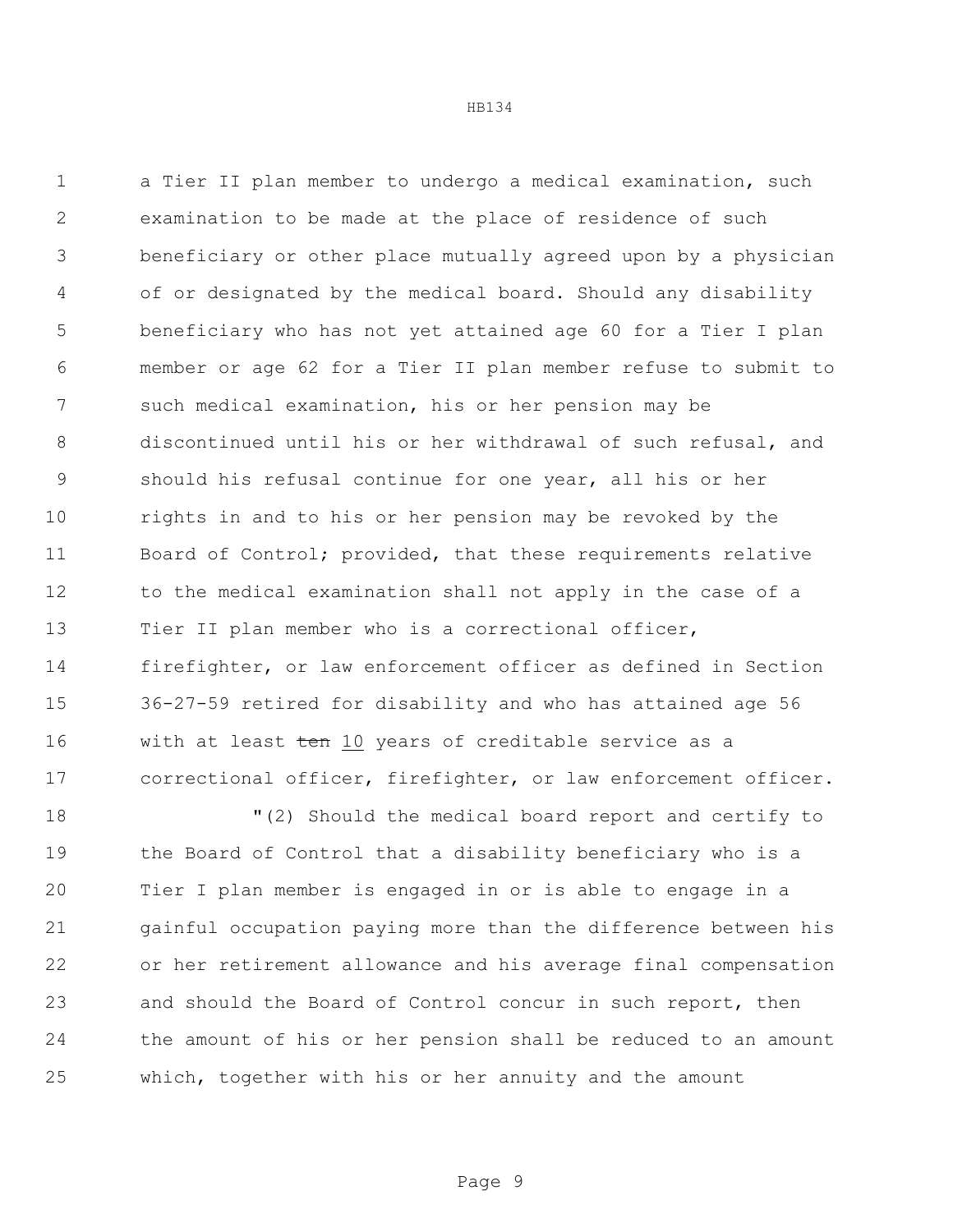earnable by him or her, shall equal the amount of his or her average final compensation. Should his or her earning capacity be later changed, the amount of his or her pension may be further modified; provided, that the new pension shall not exceed the amount of the pension originally granted nor an amount which, when added to the amount earnable by the beneficiary together with his or her annuity, equals the amount of his or her average final compensation.

 "(3) Should the medical board report and certify to the Board of Control that a disability beneficiary who is a Tier II plan member has the capacity to engage in regular and substantial gainful employment, the Board of Control shall discontinue the beneficiary's retirement allowance until the beneficiary is otherwise eligible for service retirement.

 $\blacksquare$  (i)(1) Should a member cease to be a teacher, except by death or by retirement under the provisions of this chapter, the contributions standing to the credit of his or her individual account in the Annuity Savings Fund shall be paid to him or her upon demand, and in addition to such payment there shall be paid five-tenths of the interest accumulations standing to the credit of his or her individual account if he or she shall have not less than three but less than 16 years of membership service, six-tenths of such interest accumulations if he or she shall have not less than 16 but less than 21 years of membership service, seven-tenths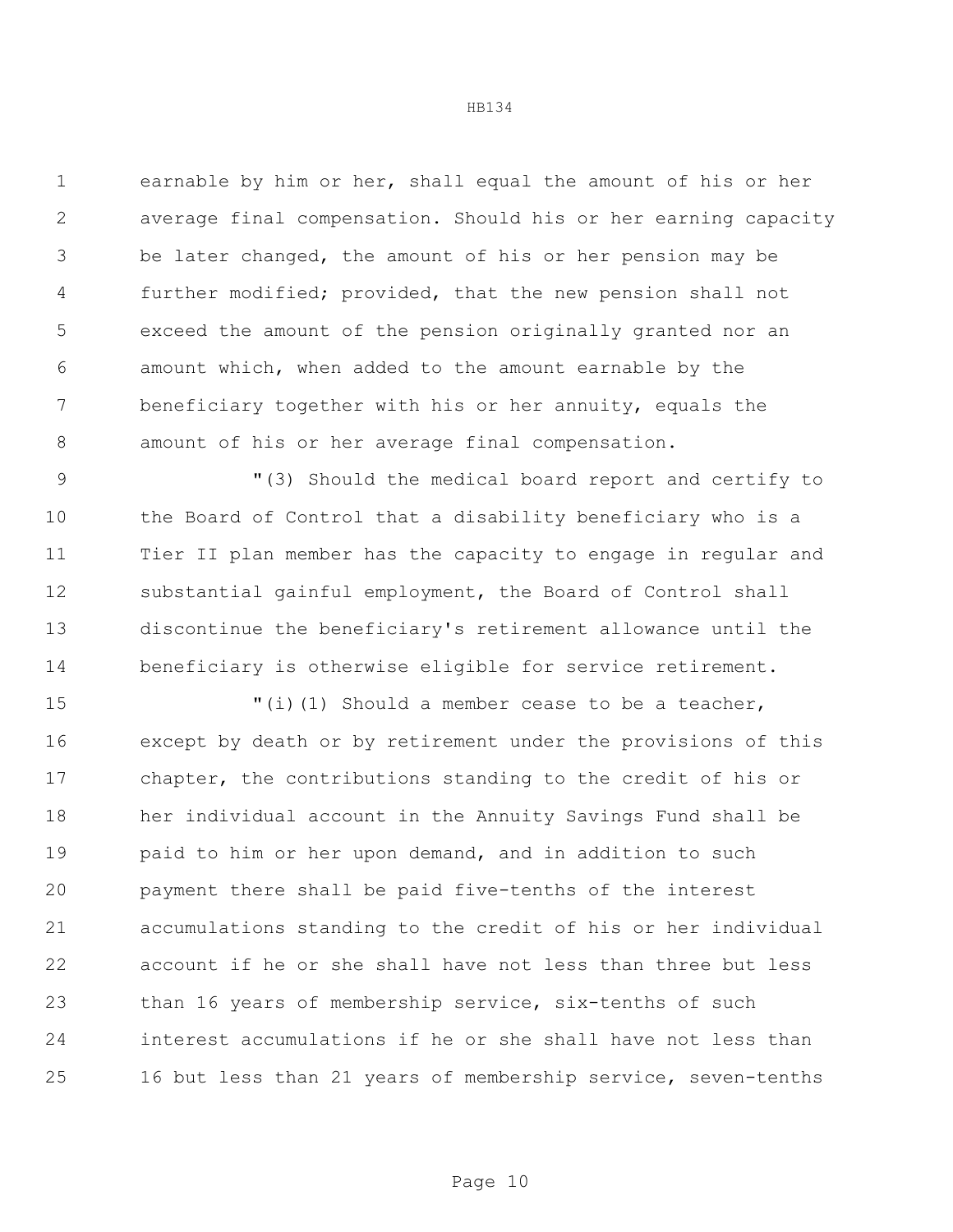of such interest accumulations if he or she shall have not less than 21 but less than 26 years of membership service, and eight-tenths of such interest accumulations if he or she shall have not less than 26 years of membership service.

 "(2) In case of the death of a member eligible for service retirement pursuant to subsection (a) of this section, an allowance shall be paid to the surviving spouse, or to such other person who the member shall have designated, in an amount that would have been payable if the member had retired immediately prior to his or her death and had elected Option 3, as set forth in subsection (j) or, alternatively, if the 12 surviving spouse or other designee desires, he or she may choose to receive, in lieu of the allowance provided under Option 3, the accumulated contributions of the member plus an amount equal to the accumulated contributions of the member 16 not to exceed  $\frac{65,000}{5}$  five thousand dollars (\$5,000) or the accumulated contributions of the member plus the benefit provided by Section 36-27B-3 if a benefit is payable under 19 such section. For purposes of this subsection only, hazardous duty time, as set forth in subdivision (b)(1) of Section 36-27-59, may be used in calculating the requisite years of service for firefighters, law enforcement officers, and correctional officers even if the member has not otherwise attained 25 years of creditable service.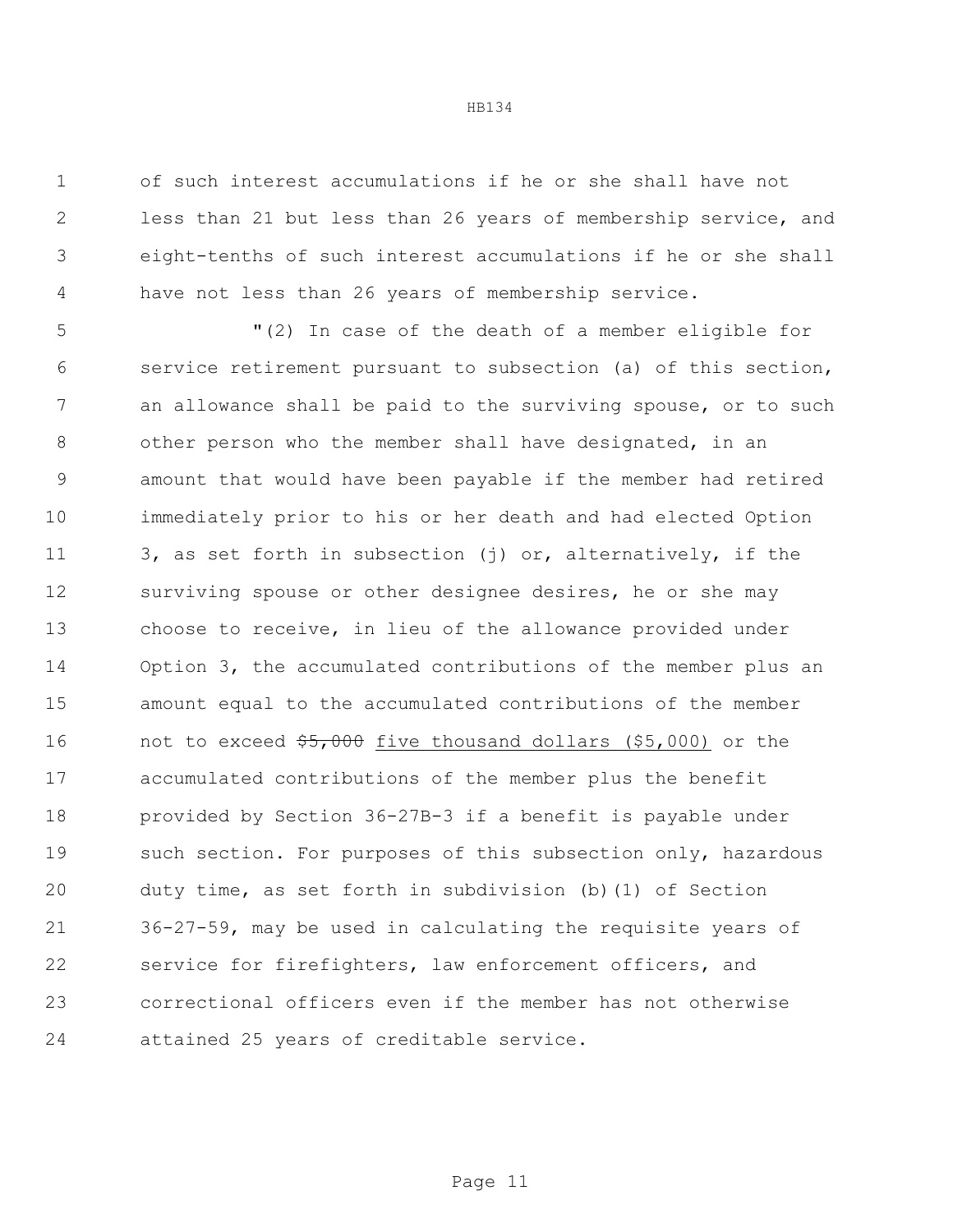"(3) Upon the death of a member on account of whom no survivor allowance is payable under subdivision (2) of this subsection, the accumulated contributions of the member plus an amount equal to the accumulated contributions not to exceed  $\frac{1}{5}$ ,000 five thousand dollars (\$5,000) or the accumulated contributions of the member plus the benefit provided by Section 36-27B-3 if a benefit is payable under such section shall be paid to his or her estate or to such person as he shall have nominated by written designation duly executed and filed with the Board of Control.

 "(j) With the provision the election of an option 12 shall be effective on the effective date of retirement, any member may elect prior to retirement to receive, in lieu of his or her retirement allowance payable throughout life, the actuarial equivalent at that time of his or her retirement allowance in a reduced retirement allowance payable throughout life with the provision that:

 "(1) OPTION 1. If he or she dies before he or she has received in annuity payments the present value of his or her annuity as it was at the time of his or her retirement, the balance shall be paid to his or her legal representatives or to the person as he or she shall nominate by written designation duly acknowledged and filed with the Board of Control;

Page 12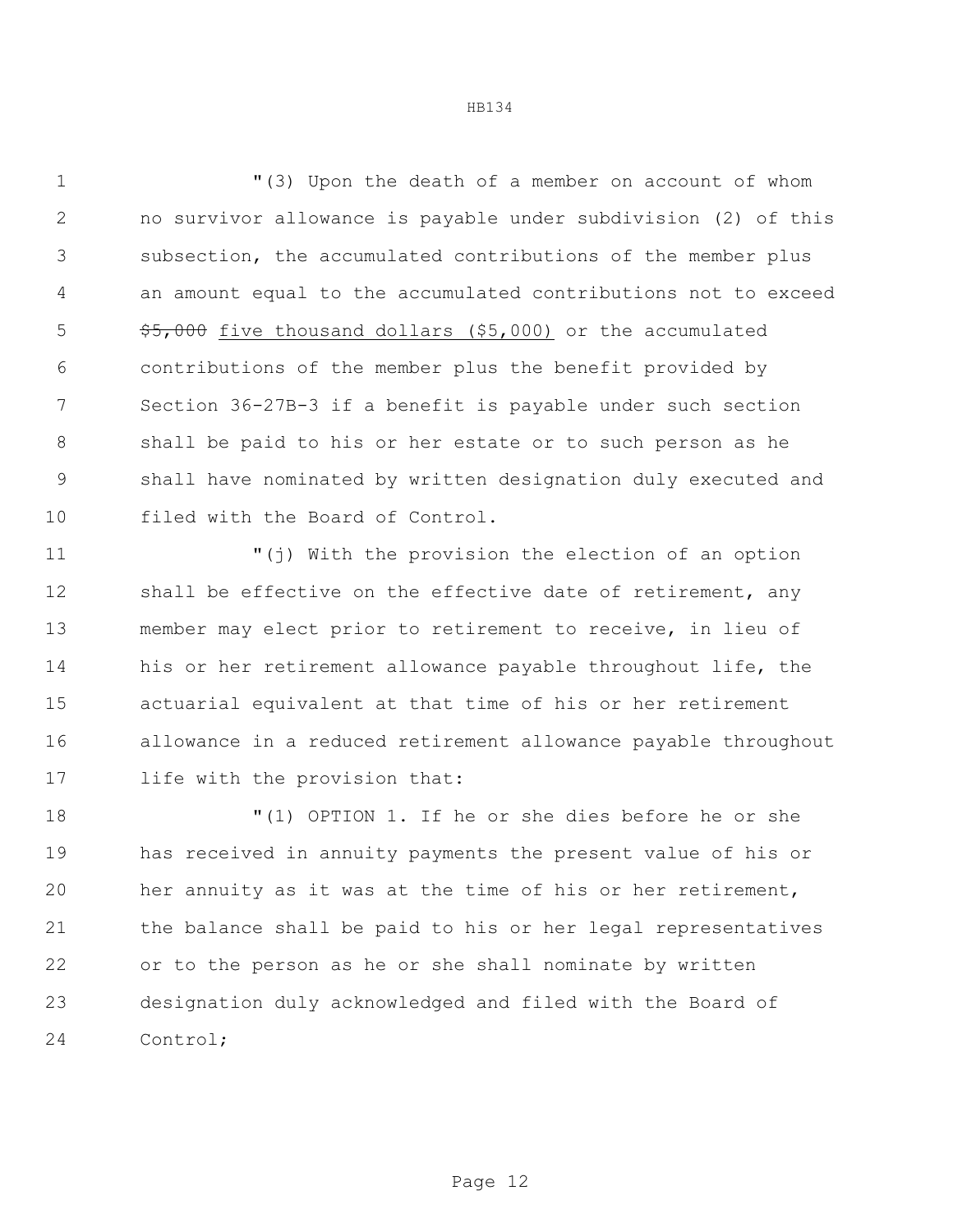"(2) OPTION 2. Upon his or her death, his or her reduced retirement allowance shall be continued throughout the life of and paid to the person as he or she shall nominate by written designation duly acknowledged and filed with the Board of Control at the time of his or her retirement;

 "(3) OPTION 3. Upon his or her death, one half of his or her reduced retirement allowance shall be continued throughout the life of and paid to the person as he or she shall nominate by written designation duly acknowledged and filed with the Board of Control at the time of his or her retirement; or

 "(4) OPTION 4. Some other benefit or benefits shall be paid either to the member or to the person or persons as he or she shall nominate; provided, that such other benefit or benefits, together with the reduced retirement allowance, shall be certified by the actuary to be of equivalent actuarial value to his or her retirement allowance and shall be approved by the Board of Control.

 "(5) OPTION 5. At the time of retirement, he or she shall receive a partial lump sum distribution as a single payment not to exceed the sum of 24 months of the maximum monthly retirement allowance the member could receive. This option may be elected in addition to the election of another option under this subsection and the further reduced monthly retirement allowance shall be calculated in accordance with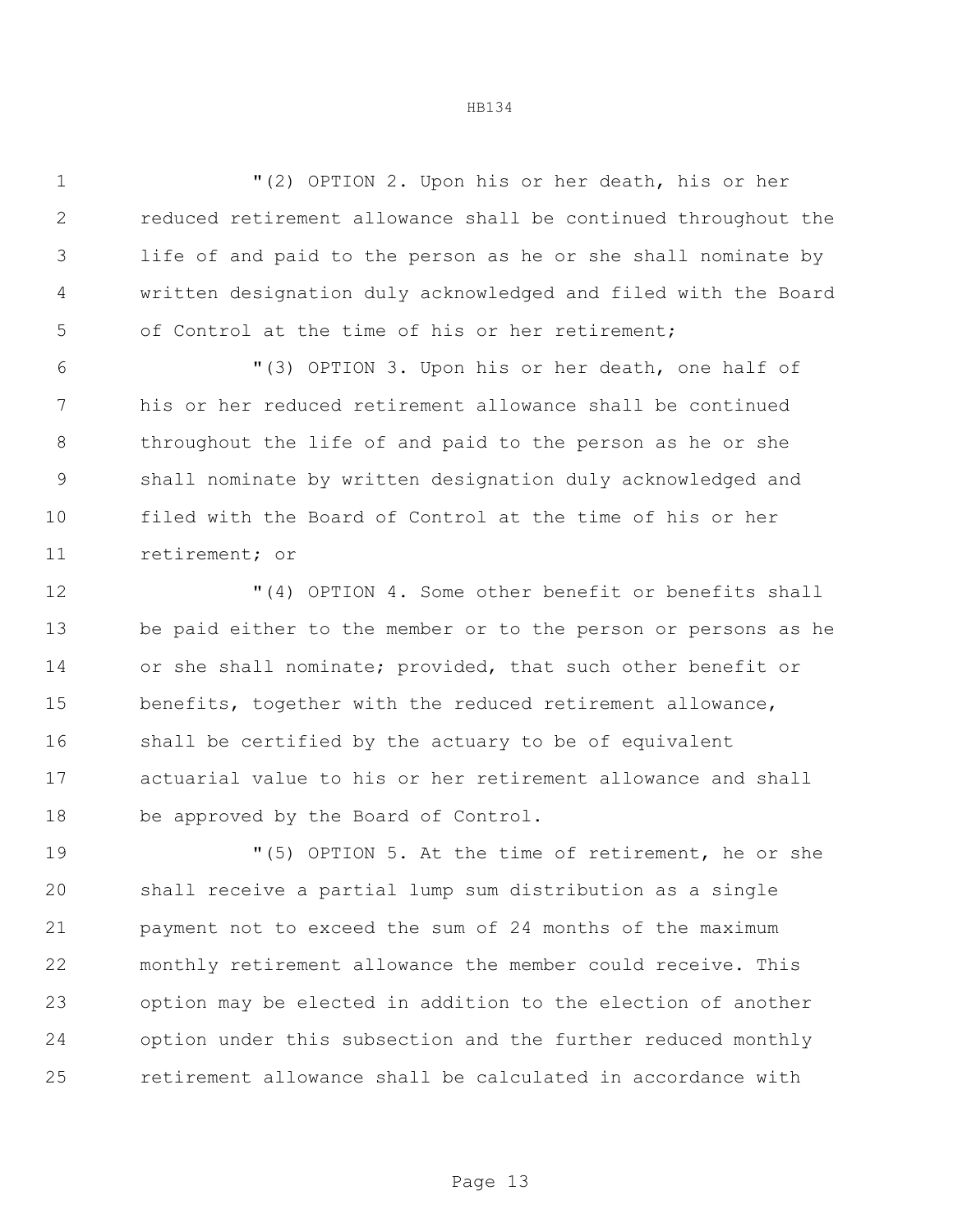the selected option. This option shall not be available to a member who is receiving a disability retirement.

 "(k) Should any beneficiary be restored to active service, his or her retirement allowance shall be suspended until he or she again withdraws from service and, he or she shall not again become a member, nor shall he or she make contributions; except, that should such beneficiary who has been restored to active service continue in service for a period of two or more years from the date of his or her reentry into active service, he or she may request the Board of Control to allow him or her to again become a member of the retirement system. The Board of Control may grant the request 13 for restoration to membership; provided, that such beneficiary whose retirement allowance has been suspended shall repay to 15 the system all moneys monies received by him or her as benefits during any period subsequent to the date of his or 17 her reentry into active service; provided further, that he or she shall make a contribution equal to the amount he or she would have contributed had he or she been a member during the period of his or her restoration to active service on a suspended allowance basis, together with the interest which would have been credited to the contributions on account of such period of restoration up to the date such contribution is made.

Page 14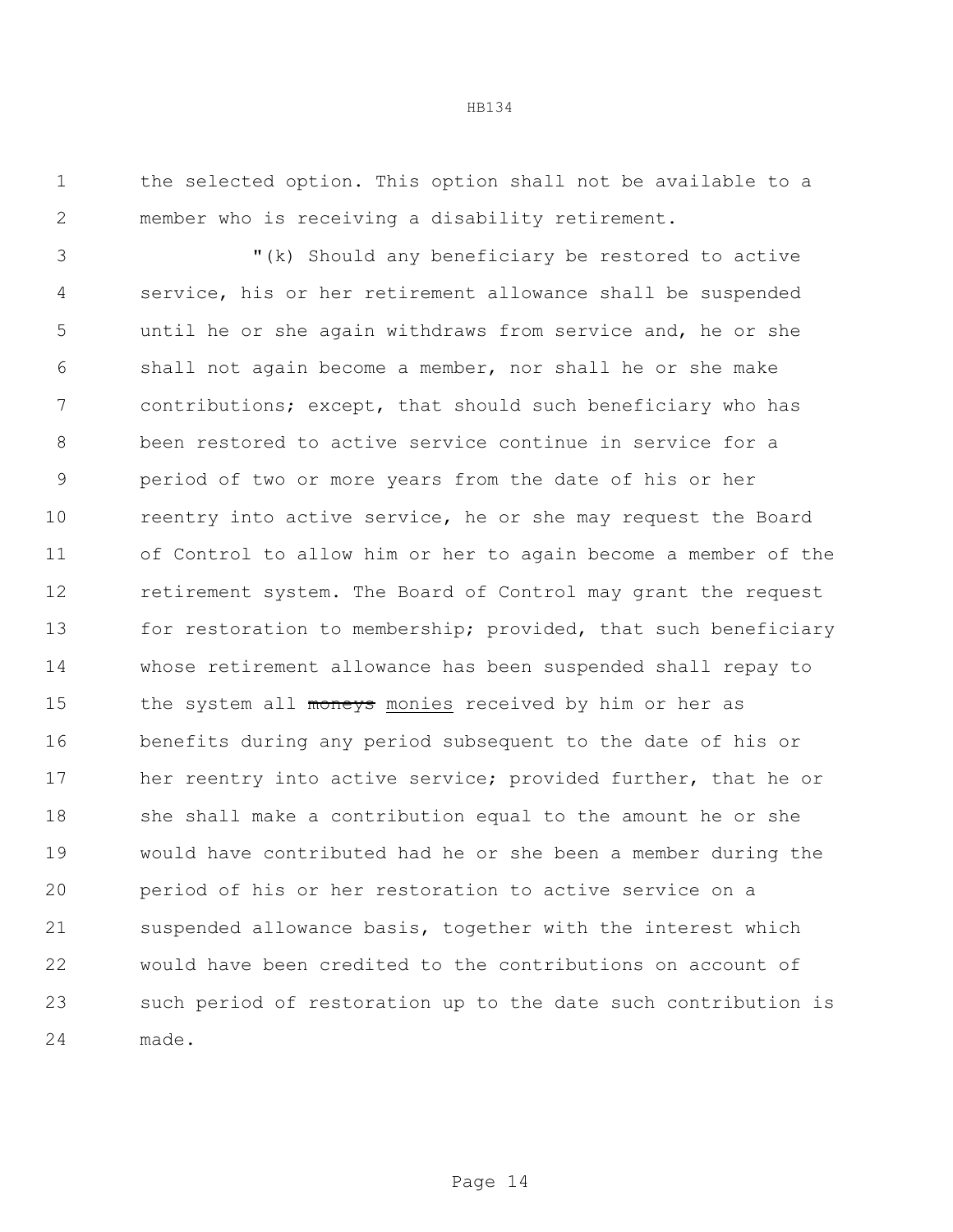"(l)(1) All retirement allowance payments due on or after October 1, 1975, to members who retired prior to October 1, 1975, shall be redetermined as if the provisions of subsections (b) and (e) of this section which became effective 5 on said date were in effect at the time the member retired; provided, that the annual retirement allowance of any member who retired on or before January 1, 1956, shall be not less 8 than  $\frac{132}{2}$  one hundred thirty-two dollars (\$132) multiplied by the number of years of his or her creditable service not in 10 excess of 30 years in the case of service retirement or  $\frac{699}{7}$  ninety-nine dollars (\$99) multiplied by the number of years of creditable service not in excess of 30 years in the case of disability retirements. Any increase provided in the retirement allowance payment under this subsection for a member who retired under the provisions of any optional benefit elected pursuant to subsection (j) of this section shall accrue only to the retired member, and no person designated to receive any payments after the death of a retired member under the provisions of any such optional benefit shall receive any increase in such payments under this subsection.

 "(2) Any person who served at least 30 years as a teacher in the public schools of Alabama and was never a member of the system and who, prior to October 1, 1963, was in receipt of a benefit for old age assistance pursuant to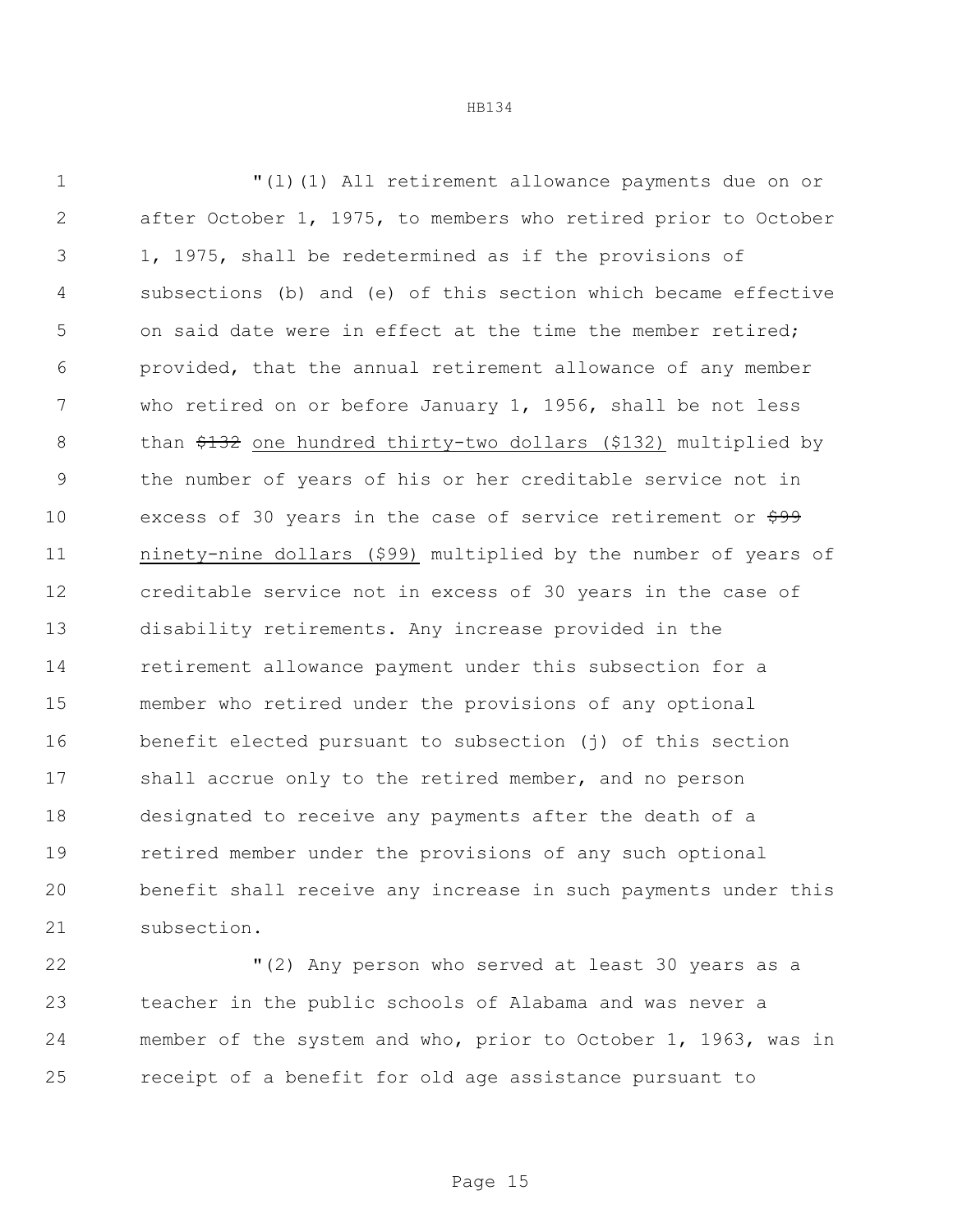subsections (1) and (2) of Section 1 of Act 116, approved August 24, 1959, shall be entitled to receive an annual 3 retirement allowance of  $\frac{27}{53}$ , 960 three thousand nine hundred sixty dollars (\$3,960) from the system, effective as of October 1, 1973.

 "(3) Prior to October 31, 1975, any beneficiary may elect to leave on deposit with the system all or a specified part of any increase in his or her monthly retirement allowance payments arising in accordance with subdivision (1) or (2) of this subsection. The portion of each monthly payment left in the system in accordance with such election shall be credited, together with regular interest thereon, to the individual account of such beneficiary. Upon the death of such 14 beneficiary, the total amount standing to his or her credit, including regular interest to the date of death, shall be paid in a lump sum to his or her legal representative or to such person as he or she shall have nominated by written designation duly acknowledged and filed with the Board of Control.

 "(m) Notwithstanding any other provisions of this section to the contrary, when a designated beneficiary for a member predeceases the member who is receiving a monthly benefit allowance provided under Option 2, 3, or 4, the member may designate a replacement beneficiary for the deceased beneficiary to become effective two years after the date of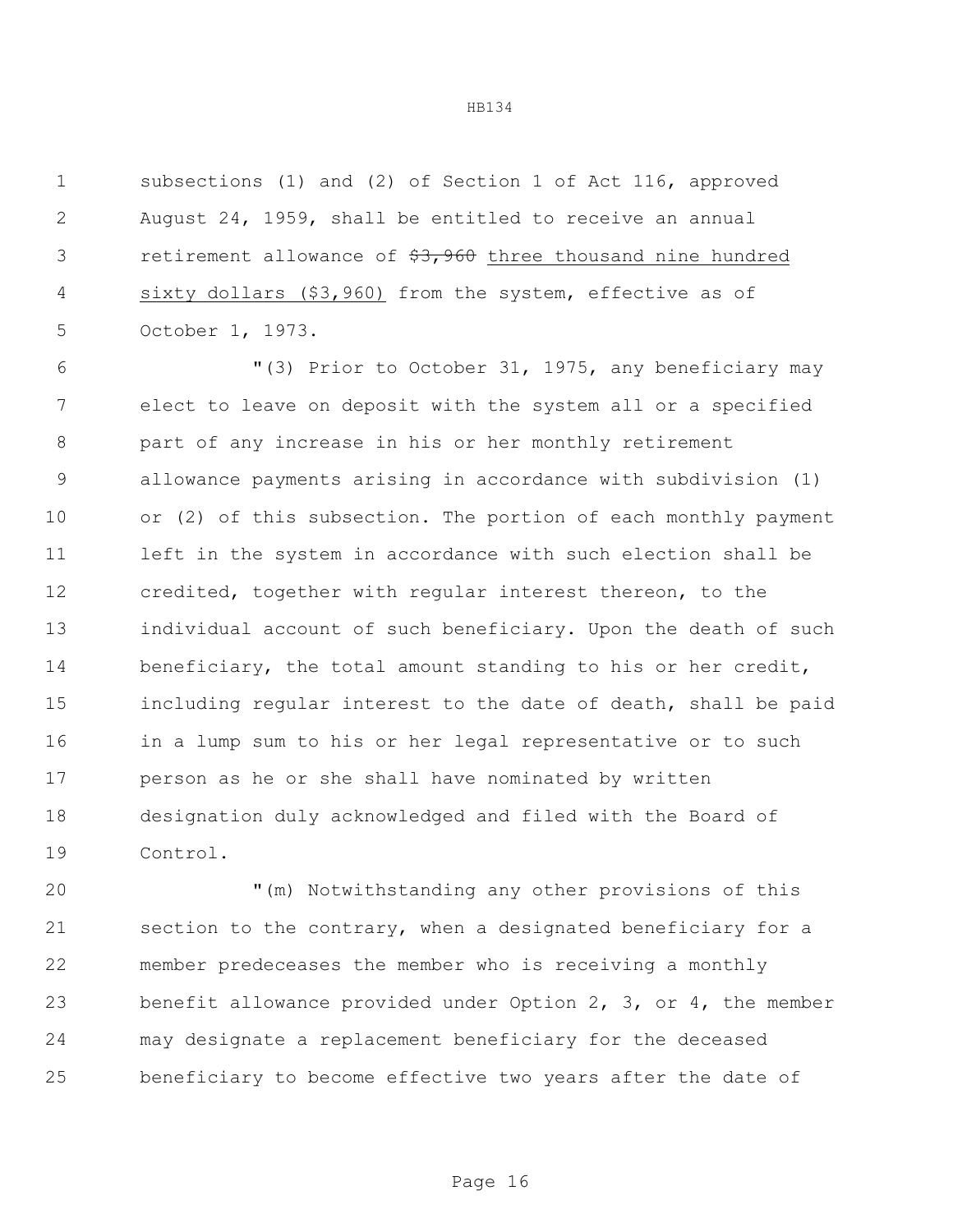designation of the replacement beneficiary and an actuarial adjustment in the monthly benefit allowance of the member to cover any cost associated with designating a replacement beneficiary shall be reflected thereafter in the monthly benefit allowance received by the member, commencing with the first benefit allowance check received by the member following 7 the date of designation of the replacement beneficiary.

8 "(n) Notwithstanding any provision of this section to the contrary, if a retired member who is receiving a monthly benefit allowance provided under Option 2, 3, or 4 divorces his or her designated beneficiary, the member may designate a replacement beneficiary for the beneficiary to become effective two years after the date of designation of the replacement beneficiary and an actuarial adjustment in the monthly benefit allowance of the member to cover any cost associated with designating a replacement beneficiary shall be reflected thereafter in the monthly benefit allowance received 18 by the member, commencing with the first benefit allowance check received by the member following the date of designation of the replacement beneficiary.

 "(o) Any future act to increase the retirement age for Tier II plan members above the age of 62 shall require a two-thirds vote of the elected membership of each house of the Legislature.

"§16-25-21.

Page 17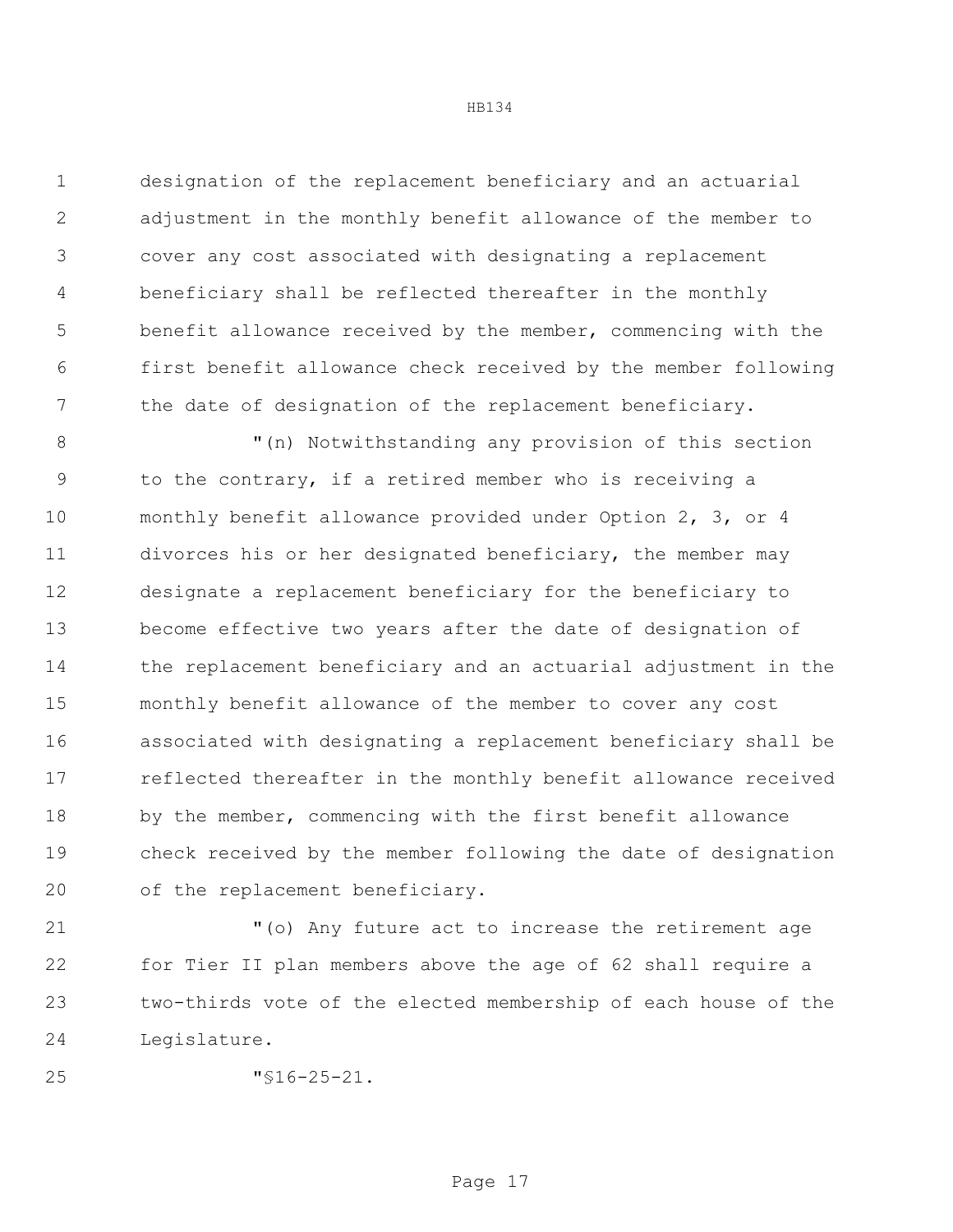"Effective October 1, 1997, all the assets of the retirement system shall be credited according to the purpose 3 for which they are held among three funds, namely: The Annuity 4 Savings Fund, the Pension Accumulation Fund, and the Expense Fund. The operation of the former Pension Reserve Fund and the Annuity Reserve Fund shall be discontinued as of such date, the balance of the former Pension Reserve Fund shall be **transferred to the Pension Accumulation Fund, and the balance**  of the former Annuity Reserve Fund shall be transferred to the 10 Pension Accumulation Fund.

11 The Annuity Savings Fund shall be a fund in 12 which shall be accumulated contributions from the compensation 13 of members to provide for their annuities. Contributions to 14 and payments from the Annuity Savings Fund shall be made as 15 follows:

16 Ta. Each employer shall cause to be deducted from 17 the salary of each member on each and every payroll of such 18 employer for each and every payroll period five percent of his 19 or her earnable compensation. For all pay dates beginning on 20 or after October 1, 2011, each employer shall cause to be 21 deducted from the salary of each member on each and every 22 payroll of such employer for each and every payroll period 23 seven and one-quarter percent (7.25%) of his or her earnable 24 compensation. For all pay dates beginning on or after October 25 1, 2012, each employer shall cause to be deducted from the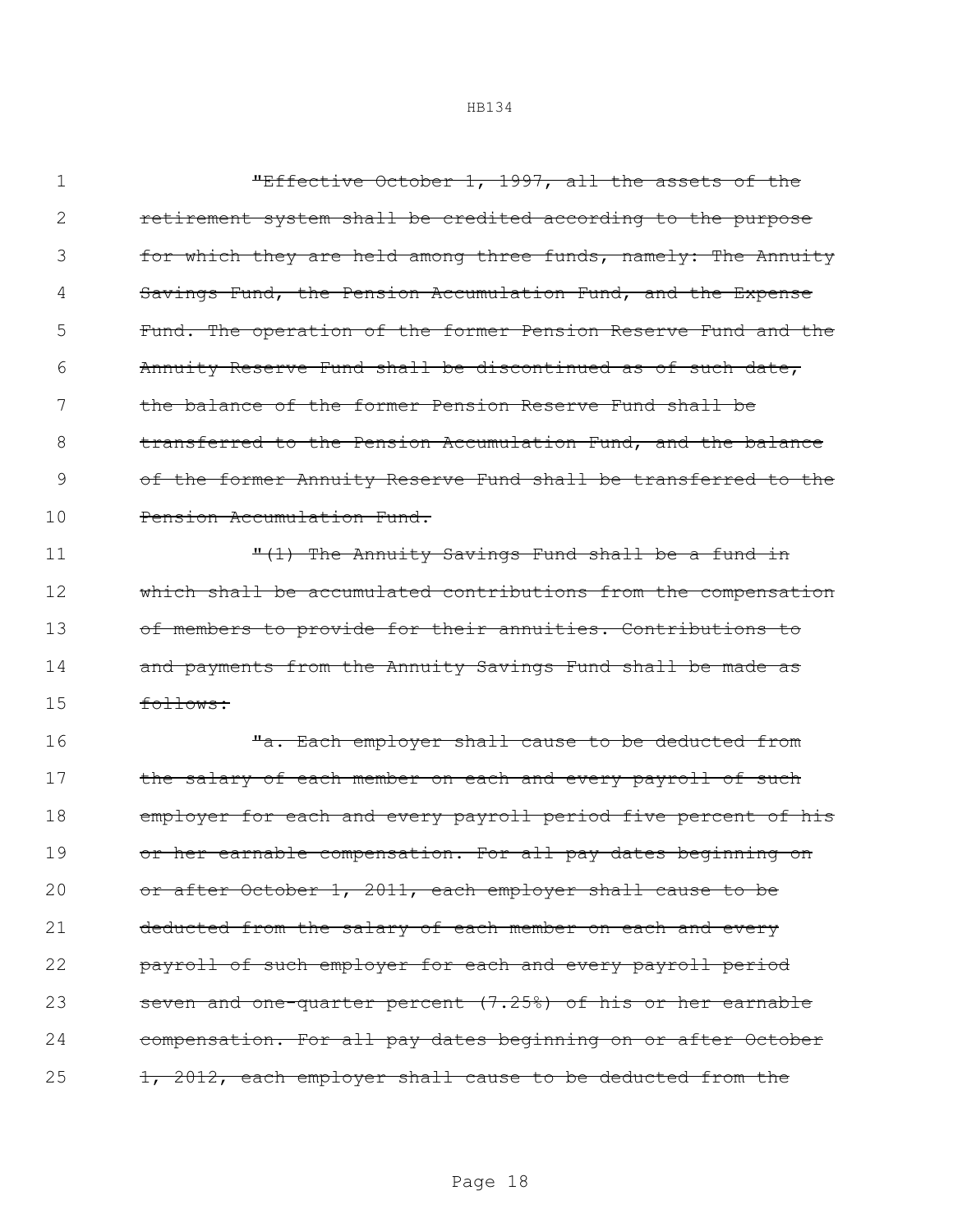| 1  | salary of each Tier I plan member on each and every payroll of      |
|----|---------------------------------------------------------------------|
| 2  | such employer for each and every payroll period seven and           |
| 3  | one-half percent (7.5%) of his or her earnable compensation.        |
| 4  | For all pay dates beginning on or after January 1, 2013, each       |
| 5  | employer shall cause to be deducted from the salary of each         |
| 6  | <u>Tier II plan member on each and every payroll period six</u>     |
| 7  | percent (6%) of his or her earnable compensation; except in         |
| 8  | the case of a Tier II plan member who is a correctional             |
| 9  | officer, firefighter, or law enforcement officer as defined in      |
| 10 | Section $36-27-59$ , the rate of seven percent $(7%)$ shall apply.  |
| 11 | For all pay dates beginning on or after October 1, 2021, each       |
| 12 | employer shall cause to be deducted from the salary of each         |
| 13 | <u>Tier II plan member on each and every payroll period six and</u> |
| 14 | two-tenths percent (6.2%) of his or her earnable compensation;      |
| 15 | except in the case of a Tier II plan member who is a                |
| 16 | correctional officer, firefighter, or law enforcement officer       |
| 17 | as defined in Section 36-27-59, the rate of seven and               |
| 18 | two-tenths percent (7.2%) shall apply. For all pay dates            |
| 19 | beginning on or after October 1, 2022, each employer shall          |
| 20 | cause to be deducted from the salary of each Tier II plan           |
| 21 | member on each and every payroll period six and one-half            |
| 22 | percent (6.5%) of his or her earnable compensation; except in       |
| 23 | the case of a Tier II plan member who is a correctional             |
| 24 | officer, firefighter, or law enforcement officer as defined in      |
| 25 | Section 36-27-59, the rate of seven and one-half percent            |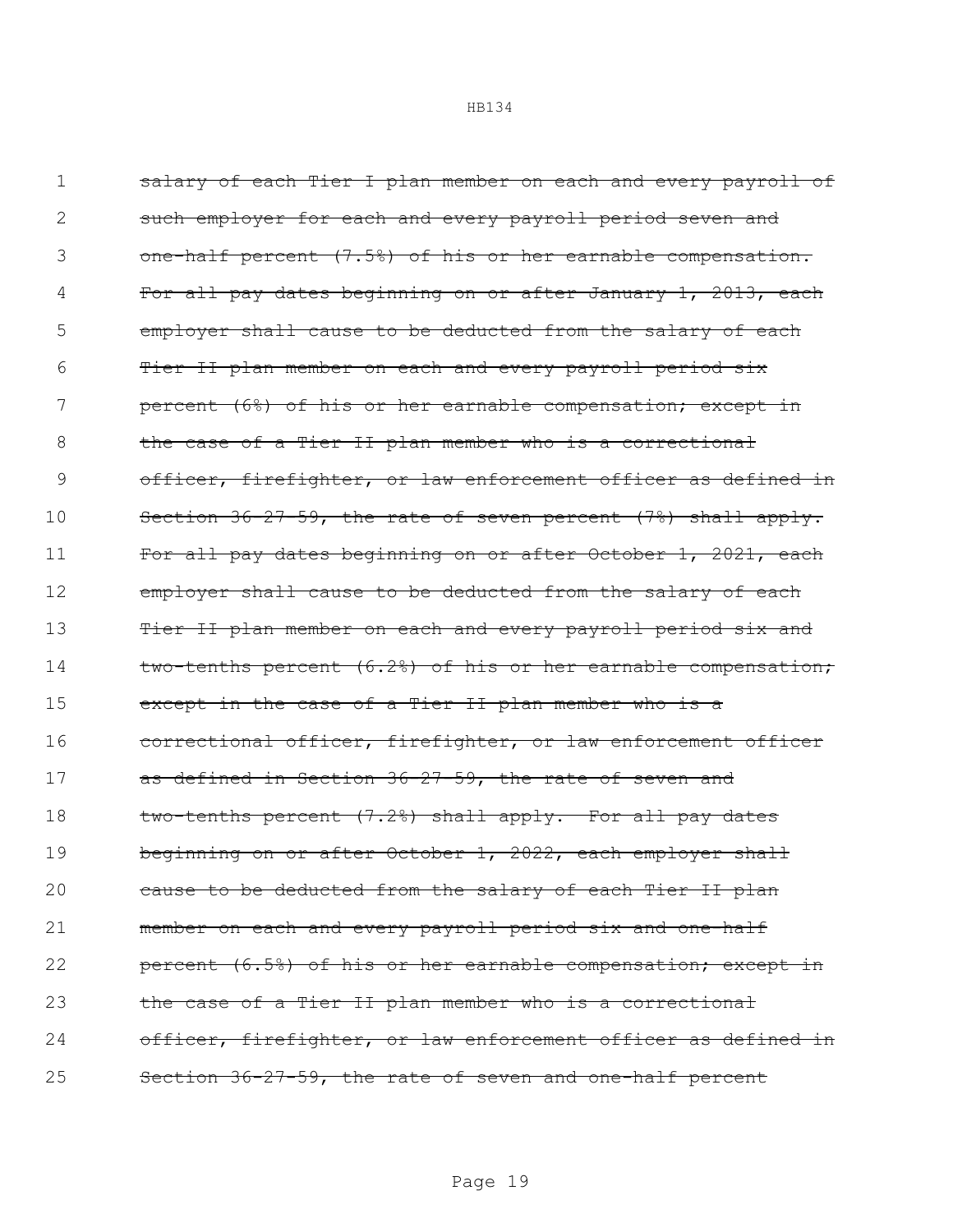$(7.5%)$  shall apply. In determining the amount earnable by a member in a payroll period, the Board of Control may consider the rate of annual compensation payable to such member on the first day of the payroll period as continuing throughout such payroll period, and it may omit deductions from compensation for any period less than a full payroll period if a teacher 7 was not a member on the first day of the payroll period, and 8 to facilitate the making of deductions it may modify the 9 deduction required of any member by such an amount as shall **not exceed one tenth of one percent of the annual compensation** 11 upon the basis of which such deduction is to be made.

12 The deductions provided for herein shall be made 13 notwithstanding that the minimum compensation provided for by 14 **law for any member shall be reduced thereby. Every member** 15 shall be deemed to consent and agree to the deduction made and 16 **provided for herein and shall receive for his or her full** 17 salary or compensation, and payment of salary or compensation 18 **less such deduction shall be a full and complete discharge and** 19 acquittance of all claims and demands whatsoever for the 20 service rendered by such person during the period covered by 21 such payment, except as to the benefits provided under this 22 chapter. The employer shall certify to the Board of Control on 23 each and every payroll or in such other manner as the board 24 may prescribe the amount to be deducted; and each of the 25 amounts shall be deducted, and when deducted shall be paid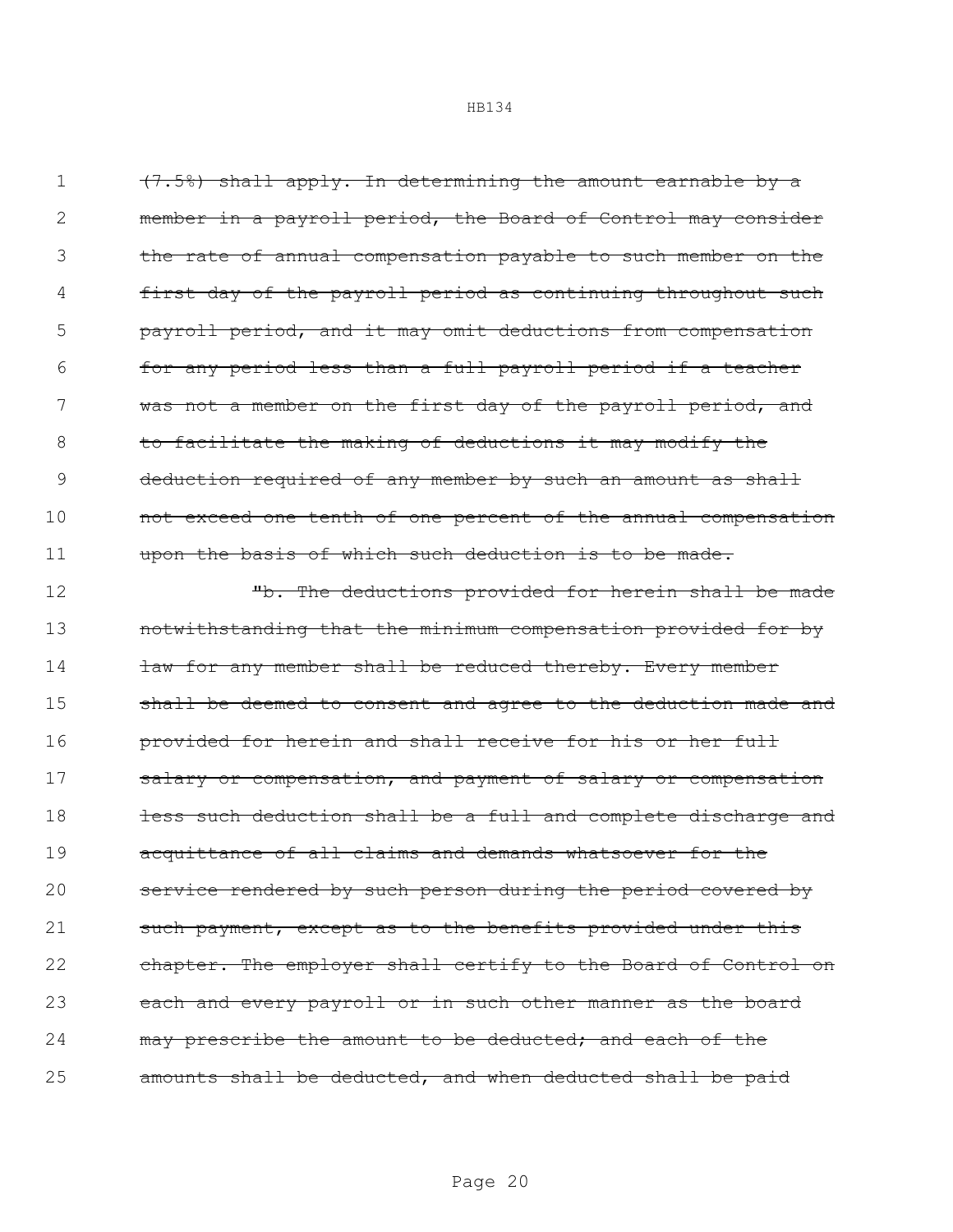| 1  | into the Annuity Savings Fund and shall be credited, together  |
|----|----------------------------------------------------------------|
| 2  | with regular interest thereon, to the individual account of    |
| 3  | the member from whose compensation the deduction was made.     |
| 4  | "c. In addition to the contributions deducted from             |
| 5  | compensation as hereinbefore provided, subject to the approval |
| 6  | of the Board of Control, any member may deposit in the Annuity |
|    | Savings Fund by a single payment or by an increased rate of    |
| 8  | contribution an amount computed to be sufficient to purchase   |
| 9  | an additional annuity which, together with his or her          |
| 10 | prospective retirement allowance, will provide for him or her  |
| 11 | a total retirement allowance not to exceed one half of his or  |
| 12 | her average final compensation at age 60. Such additional      |
| 13 | amounts so deposited shall become a part of his or her         |
| 14 | accumulated contributions except in the case of retirement,    |
| 15 | when they shall be treated as excess contributions returnable  |
| 16 | to the member in cash or as an annuity of equivalent actuarial |
| 17 | value and shall not be considered in computing his or her      |
| 18 | pension. The contributions and interest credits of a member    |
| 19 | withdrawn by him or her, or paid to his or her estate or to    |
| 20 | his or her designated beneficiary in event of his or her       |
| 21 | death, shall be paid from the Annuity Savings Fund. Should a   |
| 22 | member cease to be a member other than by retirement under the |
| 23 | provisions of this title, an amount equivalent to the          |
| 24 | difference, if any, between his or her accumulated             |
| 25 | contributions and the amount then paid shall be transferred to |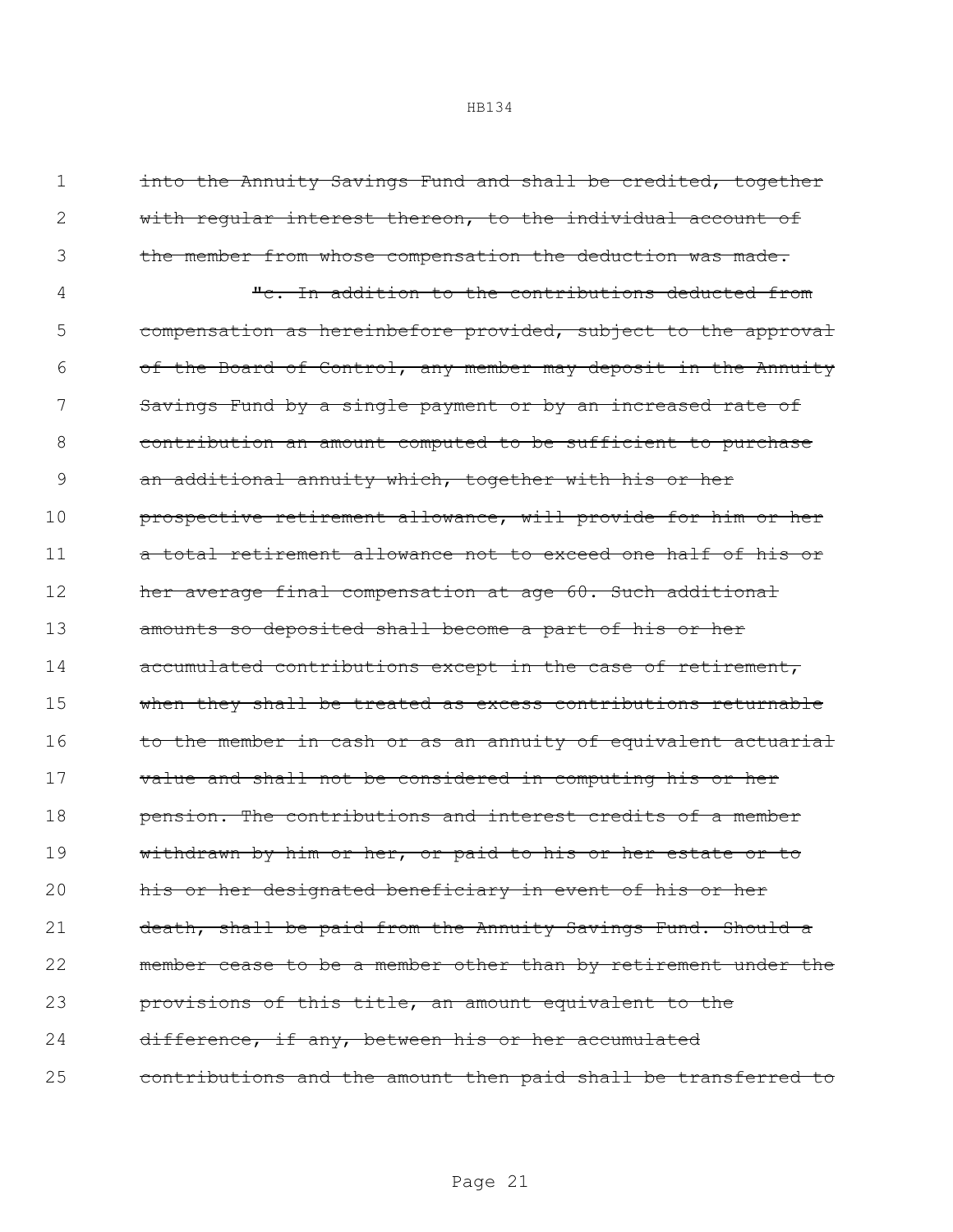1 the Expense Fund. Upon the retirement of a member or the death of an eligible member where an allowance to the surviving spouse is payable, his or her accumulated contributions shall be transferred from the Annuity Savings Fund to the Pension **Accumulation Fund.** 

6 "d. Notwithstanding the preceding provisions, no 7 deductions shall be made from any member's salary on account 8 of which the employer's contribution is in default.

9 3 The Pension Accumulation Fund shall be the fund 10 in which shall be accumulated all reserves, other than amounts 11 held in the Annuity Savings Fund for the payment of all 12 **pensions and other benefits. Contributions to and payments** 13 from the Pension Accumulation Fund shall be made as follows:

14 Ta. On account of each member there shall be paid 15 monthly by the employer an amount equal to a certain 16 **percentage of the earnable compensation of each member to be** 17 **known as the "normal contribution" and an additional amount** 18 equal to a percentage of his or her earnable compensation to 19 be known as the "accrued liability contribution," and these 20 two amounts shall be paid monthly into the Pension 21 Accumulation Fund. The Teachers' Retirement System shall 22 recommend to the Legislature on or before the first 23 legislative day of each regular session of the Legislature the 24 rate for the following fiscal year. The Legislature shall set 25 the rate in the annual appropriation bill.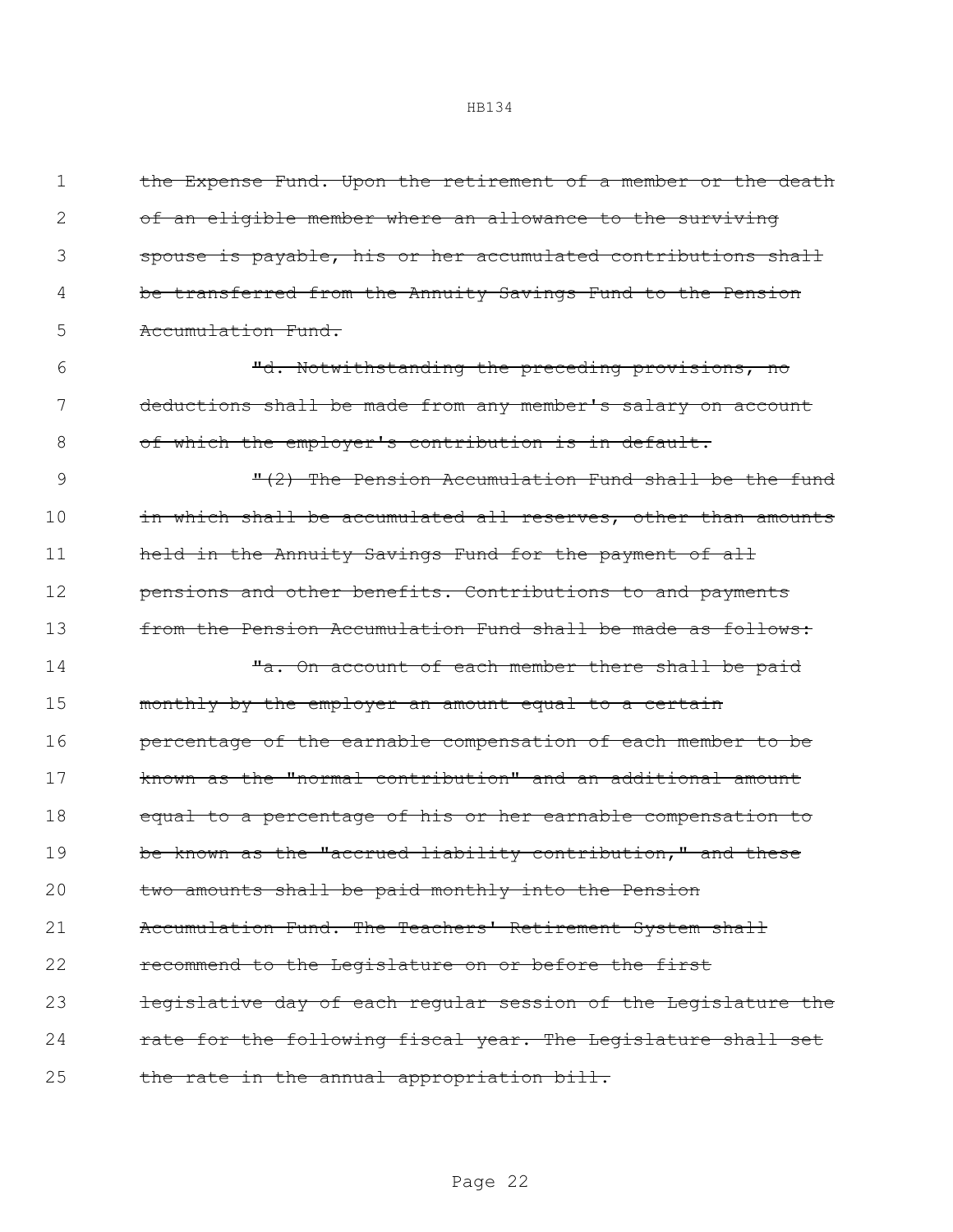1 Th. On the basis of requiar interest and of such 2 mortality and other tables as shall be adopted by the Board of 3 Control, the actuary engaged by the board to make such 4 valuation required by this title shall, immediately after 5 making such valuation, determine the uniform and constant 6 percentage of the earnable compensation of the average new 7 entrant which, if contributed on the basis of his or her 8 compensation throughout his or her entire period of active 9 service, would be sufficient to provide for the payment of any 10 **pension payable on his or her account. The rate per centum so** 11 determined shall be known as the "normal contribution" rate. 12 The normal contribution rate shall be determined by the 13 actuary after each valuation.

14 The accrued liability contribution rate shall 15 be computed by the actuary on the basis of each valuation as 16 the per centum rate of the total annual compensation of all 17 members which is sufficient to liquidate the unfunded accrued 18 **liability over a period to be determined by the Board of** 19 Control which shall be not less than 10 nor more than 30 20 years.

21 The unfunded accrued liability shall be computed 22 by the actuary as the total liabilities of the system which 23 are not dischargeable by the assets of the Annuity Savings 24 Fund and the Pension Accumulation Fund and the present value 25 of the aforesaid normal contributions. For purposes of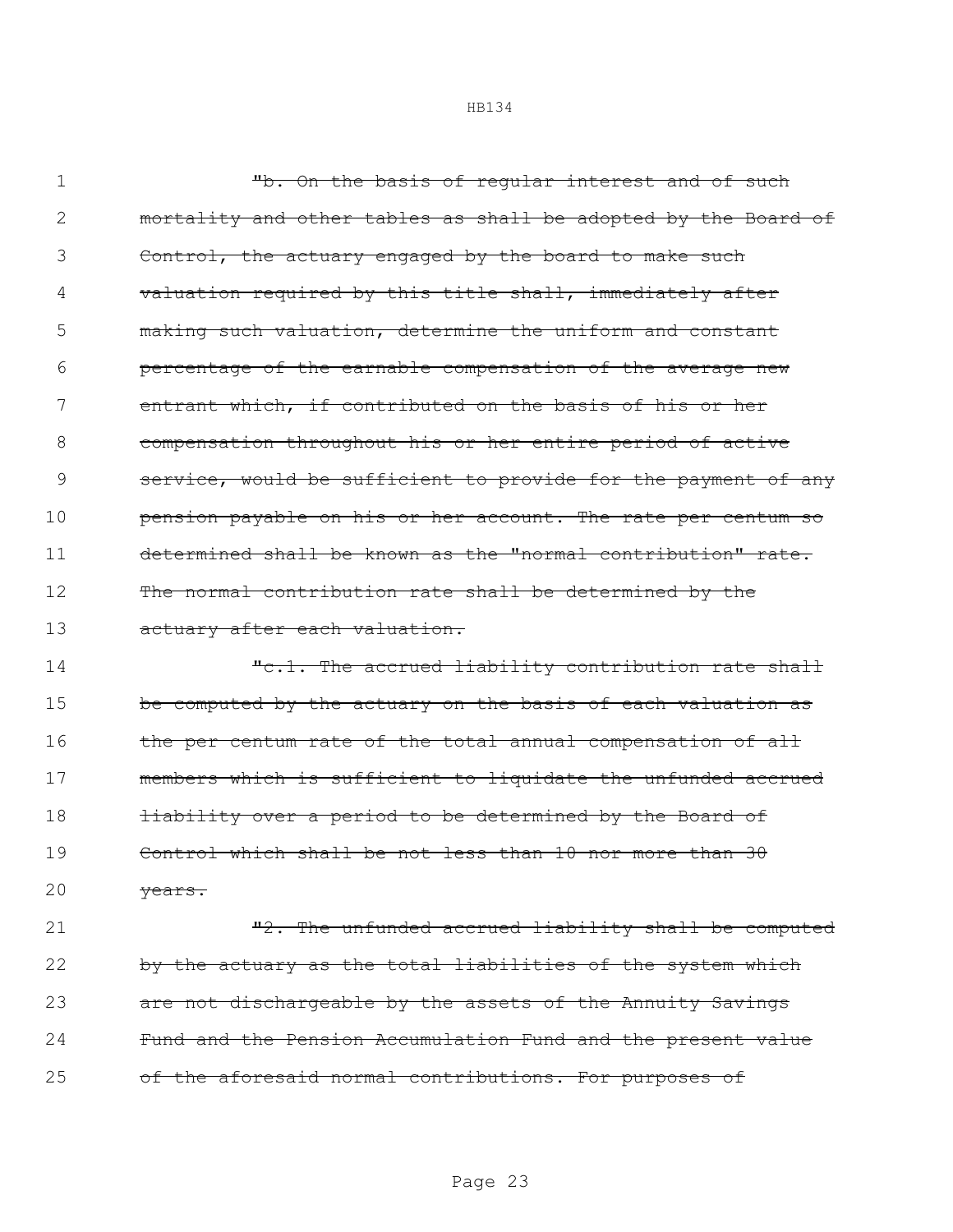| 1  | computing the unfunded accrued liability the assets shall be   |
|----|----------------------------------------------------------------|
| 2  | determined as follows:                                         |
| 3  | "On June 30, 1997, the assets shall be determined by           |
| 4  | using the market value of such assets. For subsequent years    |
| 5  | the value of the assets shall be determined by the system's    |
| 6  | actuary using a five year smoothed market value.               |
| 7  | "d. The total amount payable in each year to the               |
| 8  | Pension Accumulation Fund shall be not less than the sum of    |
| 9  | the per centum rates known as the normal contribution rate and |
| 10 | the accrued liability contribution rate of the total           |
| 11 | compensation earnable by all members during the year.          |
| 12 | "e. All interest and dividends earned on the funds             |
| 13 | of the retirement system shall be credited to the Pension      |
| 14 | Accumulation Fund. The amounts needed to allow regular         |
| 15 | interest on the reserves in the Annuity Savings Fund shall be  |
| 16 | transferred in accordance with this chapter from the Pension   |
| 17 | Accumulation Fund. The Board of Control, in its discretion,    |
| 18 | may transfer to and from the Pension Accumulation Fund the     |
| 19 | amount of any surplus or deficit which may develop in the      |
| 20 | Annuity Savings Fund or the Expense Fund.                      |
| 21 | "f. Upon the death of a member on account of whom no           |
| 22 | survivor allowance is payable under subdivision (2) of         |
| 23 | subsection (i) of Section 16-25-14, the death benefit as       |
| 24 | provided in subdivision (2) of subsection (i) of such section  |
| 25 | equal to the accumulated contributions not to exceed five      |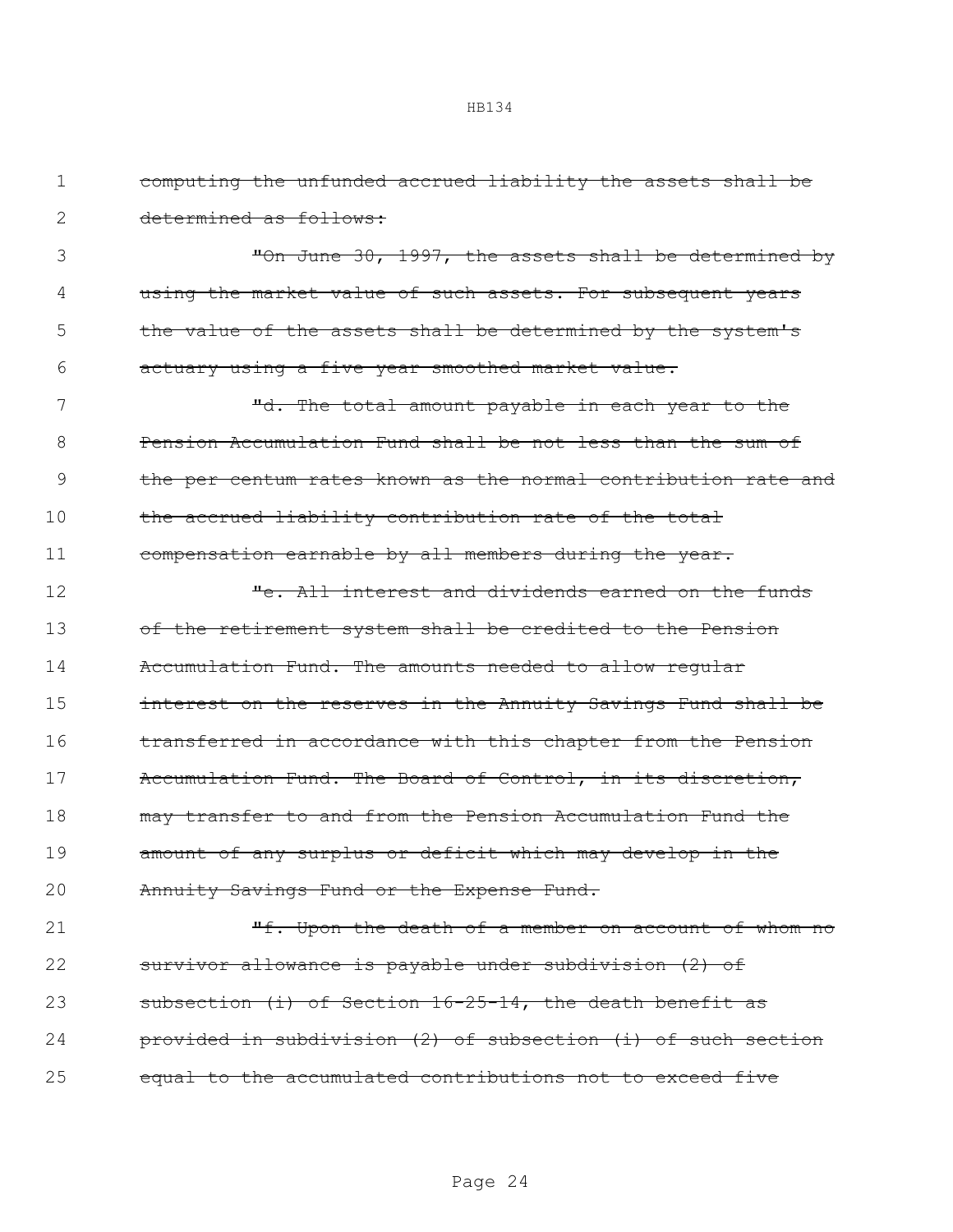| 2  | <del>Accumulation Fund.</del>                                  |
|----|----------------------------------------------------------------|
| 3  | "(3) The Expense Fund shall be the fund from which             |
| 4  | the expenses of the administration of the retirement system    |
| 5  | shall be paid, exclusive of amounts payable as retirement      |
| 6  | allowances and as other benefits provided herein. Any amounts  |
|    | credited to the accounts of members withdrawing before         |
| 8  | retirement and not returnable under subsection (i) of Section  |
| 9  | 16-25-14 shall be credited to the Expense Fund. Any additional |
| 10 | contributions required to meet the expenses of the retirement  |
| 11 | system shall be made as provided in paragraphs c., d., and e.  |
| 12 | of subdivision (4) of this section.                            |
|    |                                                                |

1 thousand dollars (\$5,000) shall be payable from the Pension

13 T(4)a. On or before October 1 of each year, each 14 **local board of education, the State Board of Education, the** 15 governing boards of the University of Alabama, Auburn 16 University, and the University of Montevallo and the Executive 17 Committee of the Alabama Education Association shall file with 18 the Board of Control of the retirement system a certified 19 statement containing the following information concerning the 20 members of the retirement system employed by such boards for 21 the scholastic year beginning on July first preceding the 22 date: Name, address, monthly salary, annual salary, and such 23 other information as the Board of Control may require. On or 24 before July 31 of each year, each local board of education; 25 the State Board of Education; the governing boards of the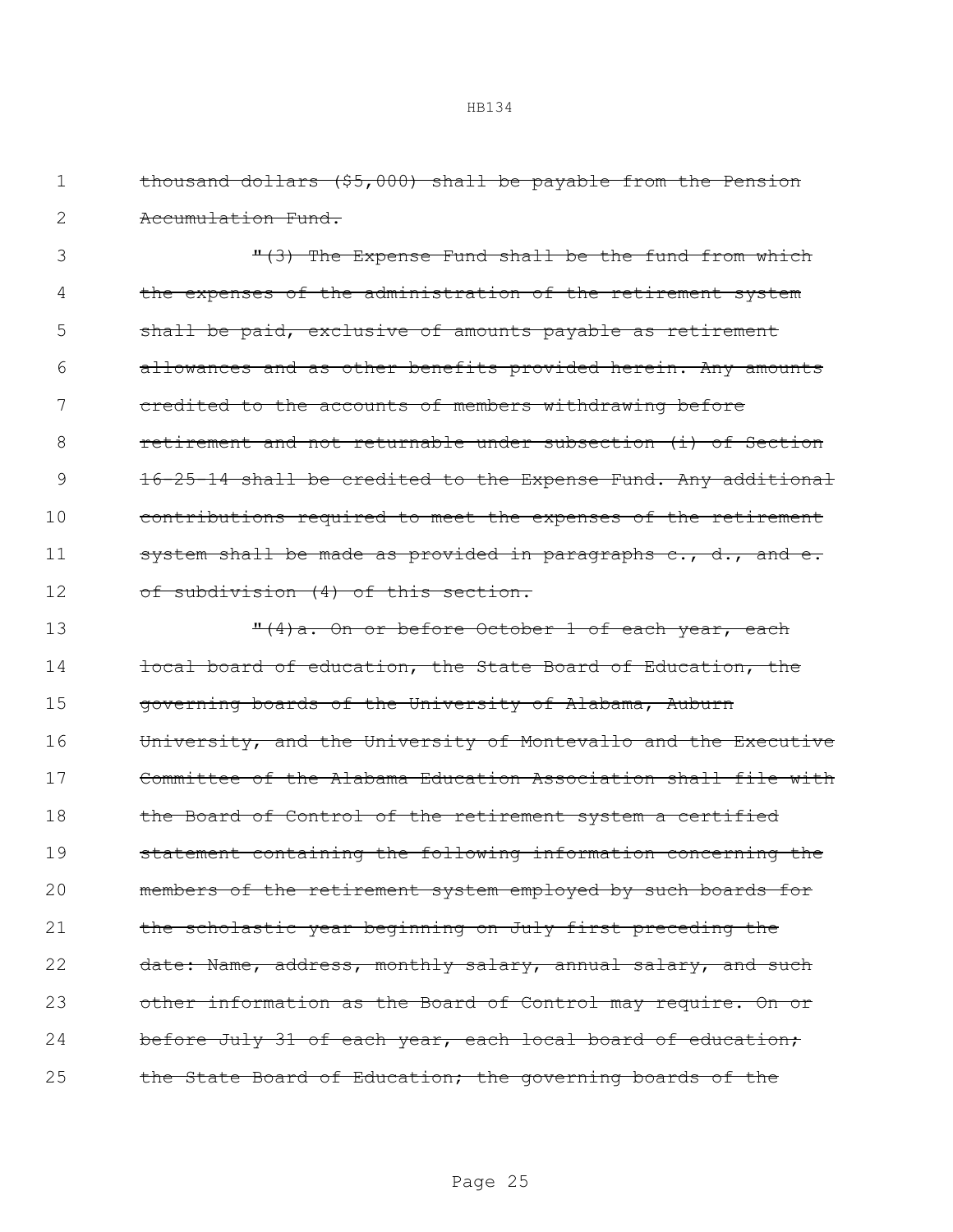1 University of Alabama, Auburn University, and the University 2 of Montevallo and the Executive Committee of the Alabama 3 Education Association shall file with the Board of Control of the retirement system a certified statement containing the 5 following information concerning members of the retirement 6 system employed by such boards during the scholastic year 7 ending on June 30 preceding the date: Name, address, monthly 8 salary actually paid, total annual salary actually paid, and 9 such other information as the Board of Control may require. 10 The collection of members' contributions shall 11 be as follows: Each local board of education, the State Board 12 of Education, the governing boards of the University of 13 Alabama, Auburn University, and the University of Montevallo 14 and the Executive Committee of the Alabama Education 15 Association shall cause to be deducted on each and every 16 **payroll period subsequent to the date of the establishment of** 17 the retirement system the contributions payable by each member 18 as provided in this chapter. Each employer shall transmit 19 monthly, or at such time as the Board of Control shall 20 designate, the total amount so deducted to the 21 Secretary-Treasurer of the Board of Control accompanied by an 22 **itemized statement of the contributions of each individual** 23 member of the retirement system. The Secretary-Treasurer of 24 the Board of Control after making a record of all such 25 **receipts shall transmit the same to the State Treasurer to be**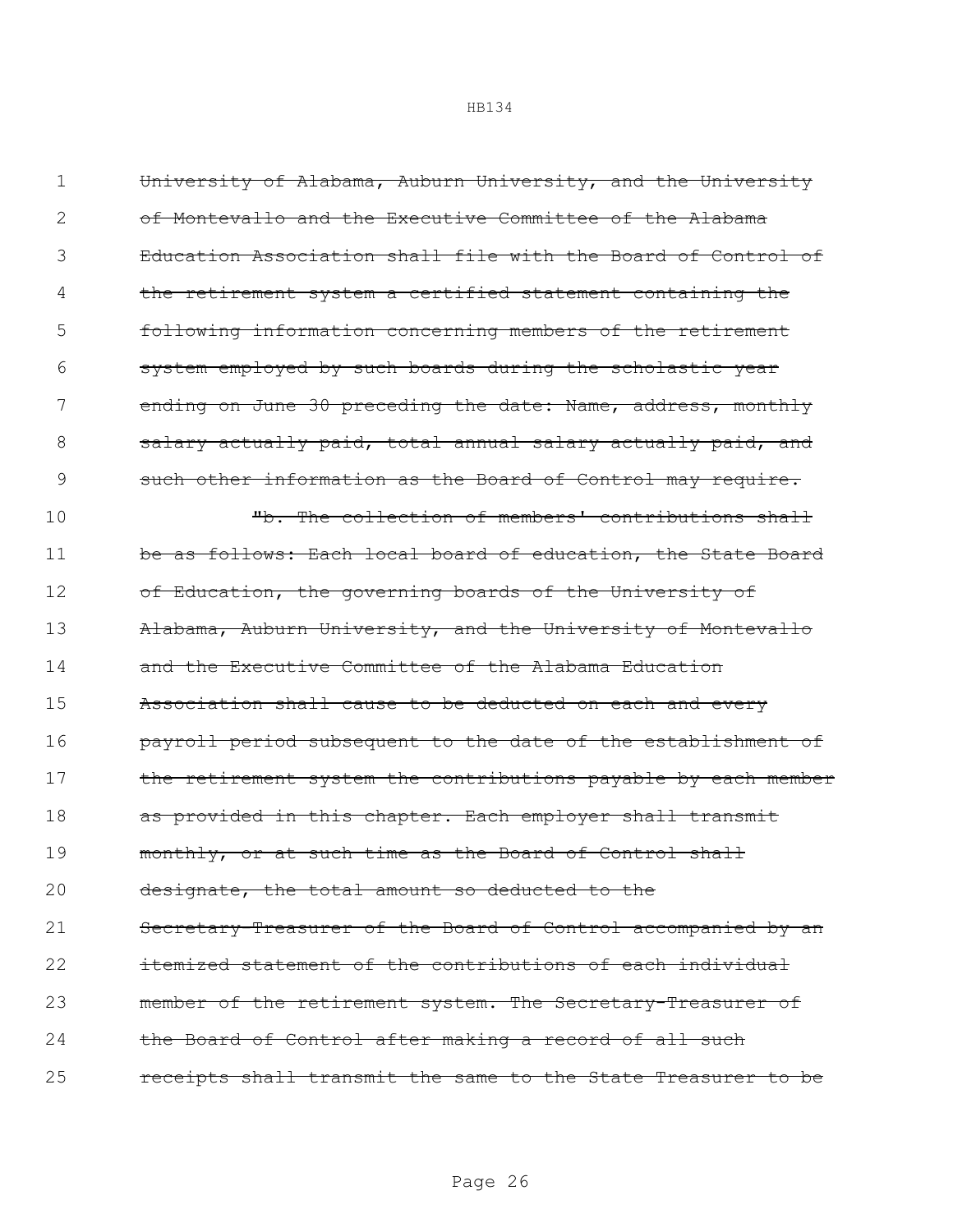held for use according to this chapter. Notwithstanding anything in this section, the Board of Control may modify the form of reports required of employers and may modify the method of collecting the contributions of members so that employers may retain the amounts so deducted and have a corresponding amount deducted from funds otherwise payable to 7 them.

8 The employer's contributions shall be made from 9 the same funds used to pay salaries based on the employer cost 10 **rate determined under paragraph a. of subdivision (2).** 

11 The state of the member contributions are made from 12 salaries paid from federal funds, the employer shall pay from 13 federal funds to the Teachers' Retirement System the amount 14 calculated as a percentage of the salaries of those teachers 15 to be contributed by the employer in accordance with 16 subdivisions (2) and (3) of this section. Such amounts shall 17 be paid at the same time as the member contributions are made 18 to the retirement system. The provisions of this paragraph 19 shall not apply to funds received under the provisions of the 20 Hatch Act of 1887, as amended in 1955, and the 21 McIntyre-Stennis Act (Cooperative Forestry Research Act of 22 1962) of the Congress of the United States, for the support of 23 agriculturally related research. 24 Te. Where member contributions are made from

25 salaries paid by the Alabama Education Association, the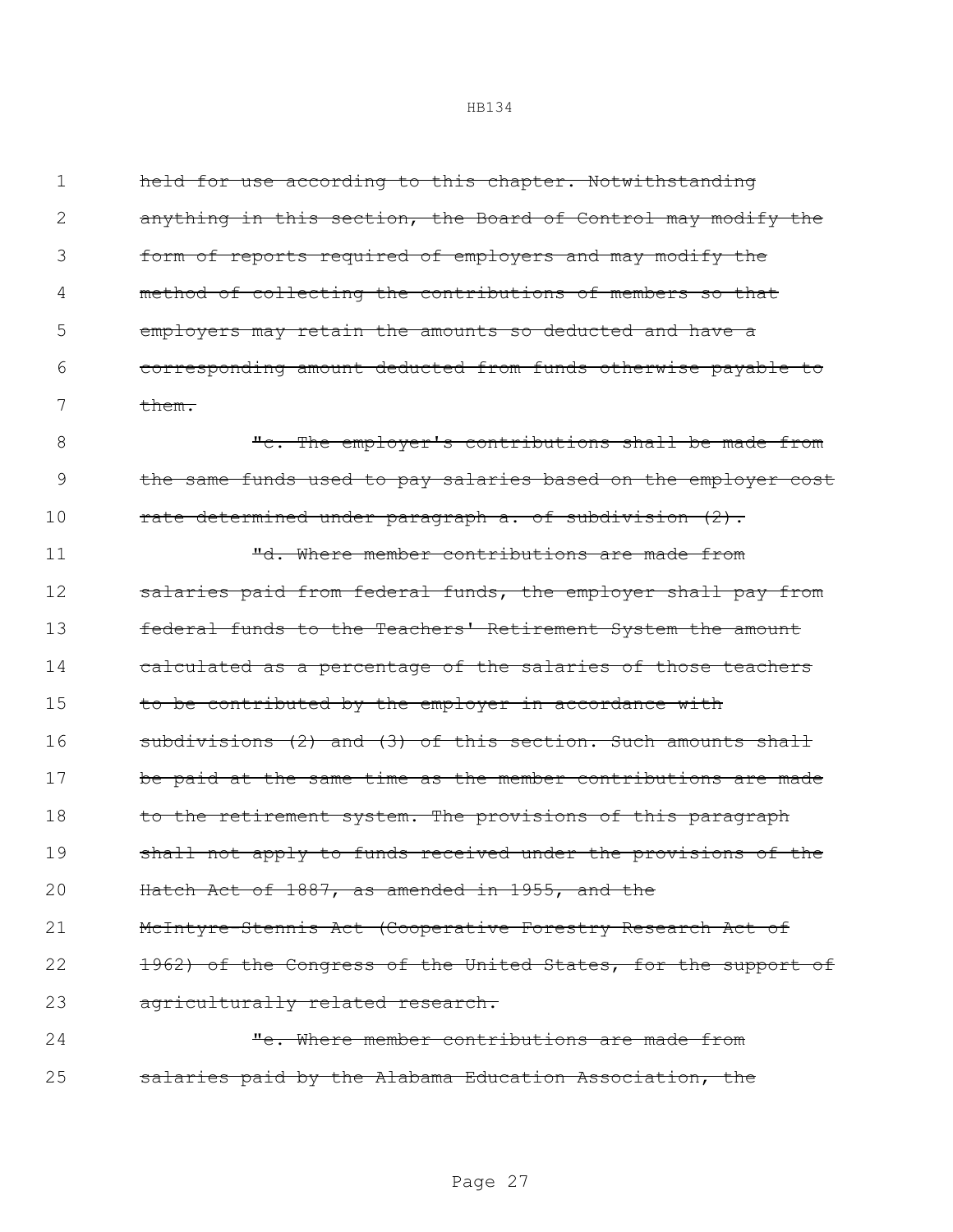Alabama Education Association shall pay the employer costs 2 calculated as a percentage of the salaries of those employees 3 to be contributed as employer in accordance with subdivisions (2) and (3) of this section. Such amounts shall be paid monthly and at the same time as the member contributions are made to the Teachers' Retirement System.

7 The the extent that employer cost is collected 8 **for any increase in benefits payable to retired employees of** 9 **local boards of education and state institutions of higher** 10 education who are retired under the Employees' Retirement 11 System, there shall be a transfer of funds from these funds to 12 the Employees' Retirement System for each year such benefits 13 are payable.

14 Tg. Employer cost provided for in this article 15 together with member contributions required under this article 16 shall be paid to the Teachers' Retirement System on the first 17 day of the month following the month in which the related 18 member salary is earned. Delinquent accounts shall accrue 19 **interest at the actuarial assumed investment rate beginning 30** 20 days after the original due date. The member contributions for 21 each member shall be reported to the Teachers' Retirement 22 System in a format prescribed by the Teachers' Retirement 23 System."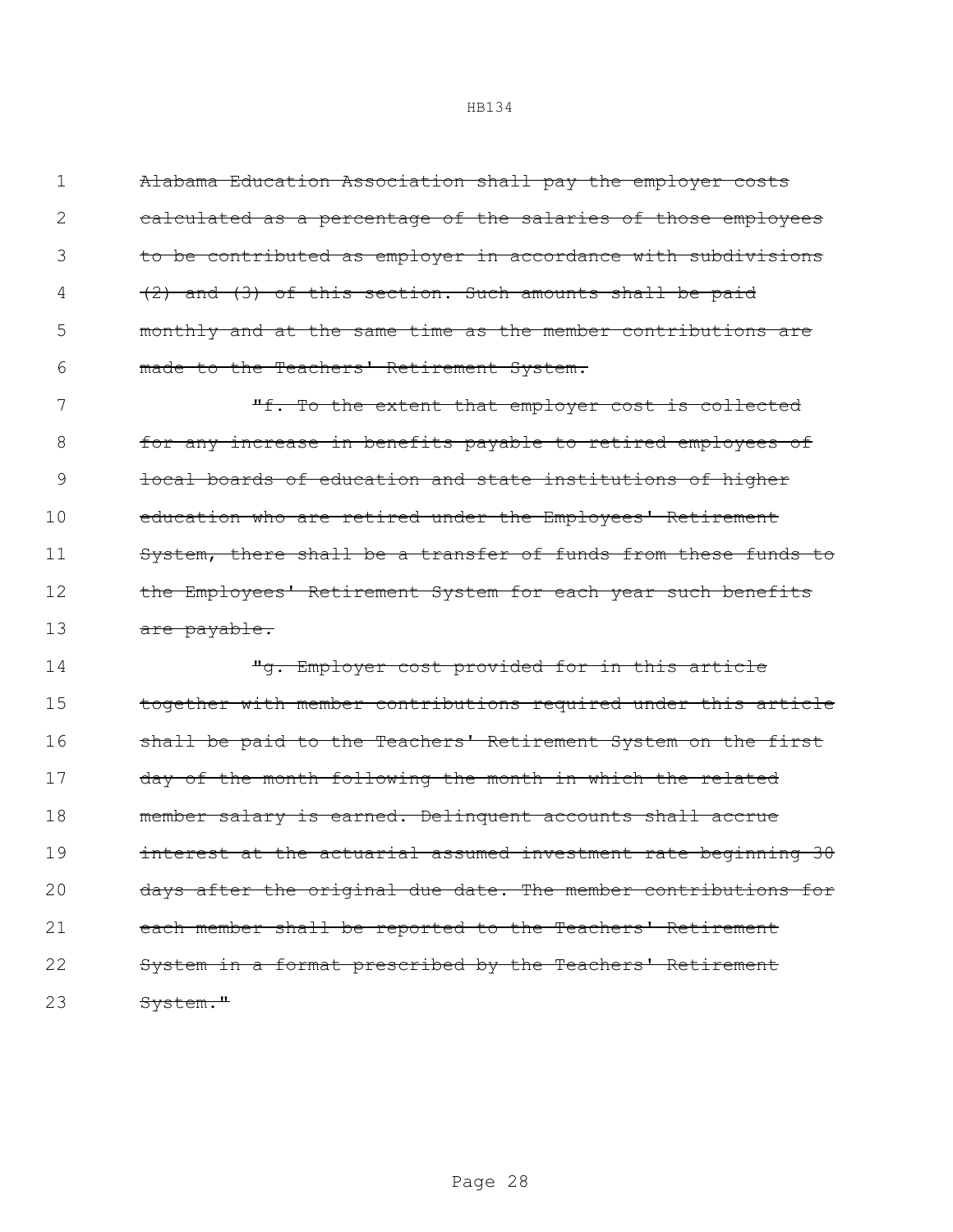|    | Section 2. This act shall become effective            |
|----|-------------------------------------------------------|
| 2  | immediately following its passage and approval by the |
| 3. | Governor, or its otherwise becoming law.              |